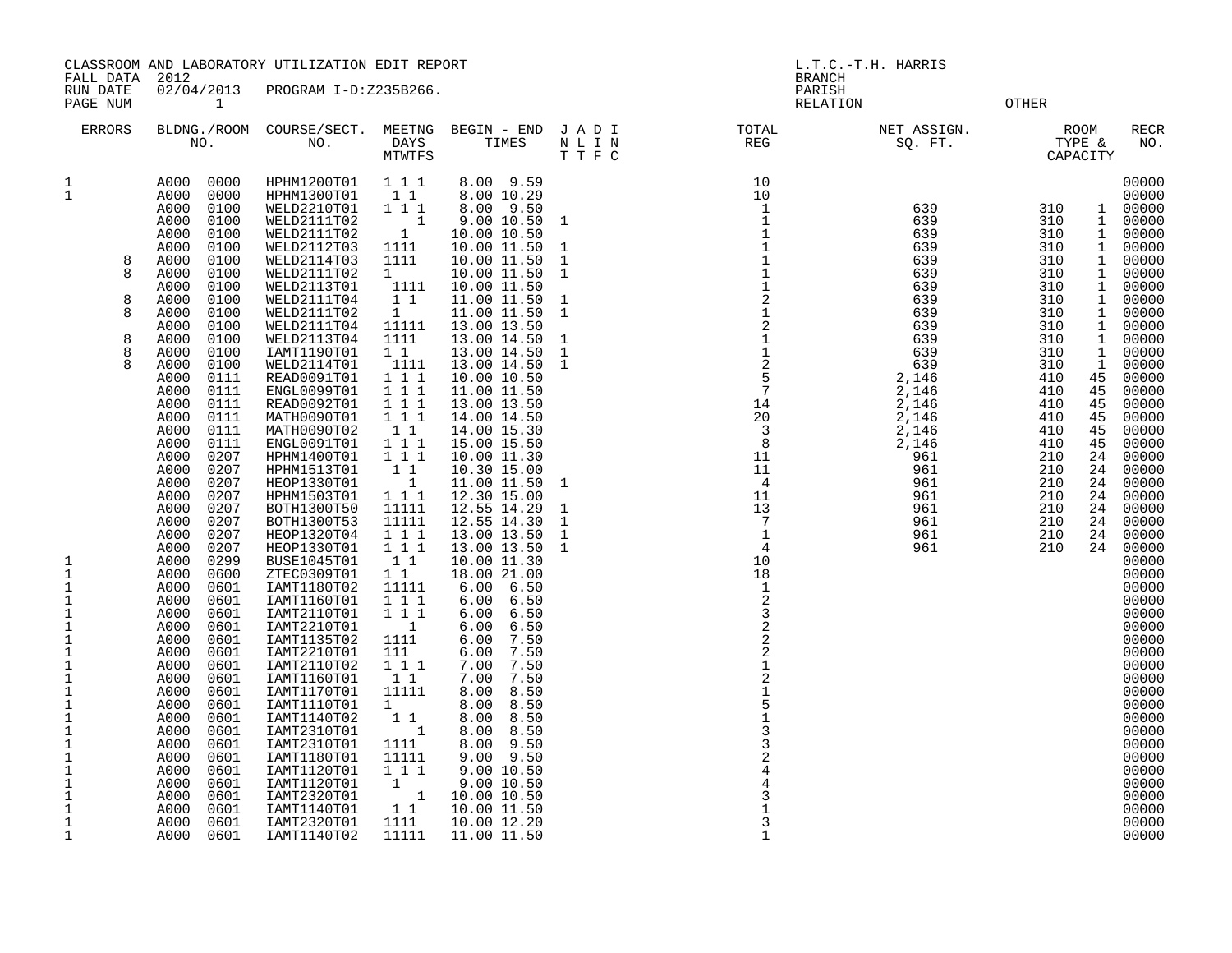| FALL DATA 2012                                                                                                                                                                                                                                                                                                                                                                                                                                                                            |                                                                                                                                                                                                                                                                                                                                                                                                                                                                                                                                                                                                                                                                                                                                                                                                                                              | CLASSROOM AND LABORATORY UTILIZATION EDIT REPORT                                                                                                                                                                                                                                                                                                                                                                                                                                                                                                                                                                                                                                                                                                                                                 |                                                                                                                                                                                                                                                                                                                                                                                                                                                                                                                           |                                                                                                                                                                                                                                                                                                                                                                                                                                                                                                                                                                                                                                                                                                                                                                                             |                                                                                                               | L.T.C.-T.H. HARRIS<br><b>BRANCH</b> |                                                                                                 |                                                                                                                                  |                                                                                                                                                                                                                                                                                                                                                                                                                                                                         |  |
|-------------------------------------------------------------------------------------------------------------------------------------------------------------------------------------------------------------------------------------------------------------------------------------------------------------------------------------------------------------------------------------------------------------------------------------------------------------------------------------------|----------------------------------------------------------------------------------------------------------------------------------------------------------------------------------------------------------------------------------------------------------------------------------------------------------------------------------------------------------------------------------------------------------------------------------------------------------------------------------------------------------------------------------------------------------------------------------------------------------------------------------------------------------------------------------------------------------------------------------------------------------------------------------------------------------------------------------------------|--------------------------------------------------------------------------------------------------------------------------------------------------------------------------------------------------------------------------------------------------------------------------------------------------------------------------------------------------------------------------------------------------------------------------------------------------------------------------------------------------------------------------------------------------------------------------------------------------------------------------------------------------------------------------------------------------------------------------------------------------------------------------------------------------|---------------------------------------------------------------------------------------------------------------------------------------------------------------------------------------------------------------------------------------------------------------------------------------------------------------------------------------------------------------------------------------------------------------------------------------------------------------------------------------------------------------------------|---------------------------------------------------------------------------------------------------------------------------------------------------------------------------------------------------------------------------------------------------------------------------------------------------------------------------------------------------------------------------------------------------------------------------------------------------------------------------------------------------------------------------------------------------------------------------------------------------------------------------------------------------------------------------------------------------------------------------------------------------------------------------------------------|---------------------------------------------------------------------------------------------------------------|-------------------------------------|-------------------------------------------------------------------------------------------------|----------------------------------------------------------------------------------------------------------------------------------|-------------------------------------------------------------------------------------------------------------------------------------------------------------------------------------------------------------------------------------------------------------------------------------------------------------------------------------------------------------------------------------------------------------------------------------------------------------------------|--|
| RUN DATE<br>PAGE NUM                                                                                                                                                                                                                                                                                                                                                                                                                                                                      | 02/04/2013<br>2                                                                                                                                                                                                                                                                                                                                                                                                                                                                                                                                                                                                                                                                                                                                                                                                                              | PROGRAM I-D:Z235B266.                                                                                                                                                                                                                                                                                                                                                                                                                                                                                                                                                                                                                                                                                                                                                                            |                                                                                                                                                                                                                                                                                                                                                                                                                                                                                                                           |                                                                                                                                                                                                                                                                                                                                                                                                                                                                                                                                                                                                                                                                                                                                                                                             |                                                                                                               |                                     | PARISH<br>RELATION                                                                              | OTHER                                                                                                                            |                                                                                                                                                                                                                                                                                                                                                                                                                                                                         |  |
| <b>ERRORS</b>                                                                                                                                                                                                                                                                                                                                                                                                                                                                             |                                                                                                                                                                                                                                                                                                                                                                                                                                                                                                                                                                                                                                                                                                                                                                                                                                              |                                                                                                                                                                                                                                                                                                                                                                                                                                                                                                                                                                                                                                                                                                                                                                                                  | MTWTFS                                                                                                                                                                                                                                                                                                                                                                                                                                                                                                                    |                                                                                                                                                                                                                                                                                                                                                                                                                                                                                                                                                                                                                                                                                                                                                                                             | BLDNG./ROOM COURSE/SECT. MEETNG BEGIN – END J A D I TOTAL TOTAL NO. DAYS TIMES N L I N REG REG MULI N<br>TTFC |                                     | NET ASSIGN.<br>SQ. FT.                                                                          | ROOM<br>TYPE &<br>CAPACITY                                                                                                       | RECR<br>NO.                                                                                                                                                                                                                                                                                                                                                                                                                                                             |  |
| 1<br>$\mathbf{1}$<br>$\mathbf{1}$<br>1<br>1<br>1<br>$1\,$<br>1<br>$\mathbf 1$<br>$\mathbf{1}$<br>$\mathbf 1$<br>$1\,$<br>$1\,$<br>$1\,$<br>$\mathbf{1}$<br>$1\,$<br>$\mathbf{1}$<br>$1\,$<br>$\mathbf{1}$<br>$\mathbf{1}$<br>$\mathbf{1}$<br>$\mathbf 1$<br>$\mathbf{1}$<br>$\mathbf{1}$<br>$\mathbf{1}$<br>$\mathbf{1}$<br>1<br>$\mathbf{1}$<br>1<br>$1\,$<br>$\mathbf{1}$<br>$\mathbf{1}$<br>1<br>$\mathbf{1}$<br>1<br>$\mathbf 1$<br>1<br>$\mathbf{1}$<br>$\mathbf{1}$<br>$\mathbf{1}$ | A000<br>0601<br>A000<br>0601<br>A000<br>0601<br>A000<br>0601<br>C000<br>0000<br>C000<br>0000<br>C000<br>0000<br>C000<br>0000<br>C000<br>0000<br>C000<br>0000<br>C000<br>0000<br>C000<br>0000<br>C000<br>0000<br>C000<br>0000<br>C000<br>0000<br>C000<br>0000<br>C000<br>0000<br>C000<br>0000<br>C000<br>0000<br>C000<br>0000<br>C000<br>0000<br>C000<br>0000<br>C000<br>0000<br>0000<br>C000<br>C000<br>0000<br>C000<br>0000<br>C000<br>0000<br>C000<br>0000<br>C000<br>0000<br>C000<br>0000<br>C000<br>0000<br>C000<br>0000<br>C000<br>0000<br>C000<br>0000<br>0000<br>C000<br>C000<br>0000<br>C000<br>0000<br>C000<br>0000<br>C000<br>0000<br>C000<br>0000<br>C000<br>0104<br>C000<br>0104<br>C000<br>0104<br>C000<br>0104<br>C000<br>0104<br>C000<br>0104<br>C000<br>0104<br>C000<br>0104<br>C000<br>0104<br>C000<br>0104<br>C000<br>0104 | NCCR1000T01<br>IAMT1140T01<br>OILG1000T01<br>IAMT1130T01<br>NCCR1000T02<br>HEOP1320T02<br>CARP2620T50<br>CARP1140T50<br>SPPR2993002<br>INTE1300T50<br>HCV01230T01<br>HCVO1120T01<br>HEOP1310T01<br>HCVO1011T01<br>HCVO1110T01<br>CARP1110T56<br>CPTR1002T51<br>SPPR2996T01<br>SPPR2998T02<br><b>BUSE1030T52</b><br>CARP1110T52<br>CARP1120T52<br>CARP1130T50<br>CARP1110T53<br>CARP1120T53<br>CARP1130T53<br>SPPR2993002<br>CARP1150T50<br>CARP1120T55<br>CARP1110T55<br>HCV01130T01<br>CARP1120T54<br>CARP1110T54<br>CARP1110T50<br>CARP1120T50<br>HEOP1330T03<br>HCVO1111T01<br>HCVO1111T01<br>HCVO1230T02<br>HEOP1330T01<br>CARP1120T01<br>CARP1150T01<br>CARP2131T01<br>CARP1140T01<br>CARP2110T01<br>CARP2620T01<br>CARP1130T01<br>CARP2210T01<br>CARP2120T01<br>CARP2620T02<br>CARP2210T01 | 11111<br>111<br>1 1 1<br>11111<br>1111<br>111<br>1 1 1<br>1 1<br>$1\quad1$<br>11111<br>1 1<br>$1 \quad$<br>11<br>$\mathbf{1}$<br>$\overline{1}$<br>11111<br>11111<br>1 1 1<br>1<br>11111<br>$1 \quad$<br>$1\quad1$<br>11<br>$1 \quad \Box$<br>$1\quad1$<br>11<br>$1\quad1$<br>11111<br>1 1 1<br>1 1<br>$1 \quad \blacksquare$<br>1 1 1<br>1 1<br>1 1 1<br>11<br>1 1 1<br>$\overline{1}$<br>$\mathbf{1}$<br>1<br>111 1<br>11111<br>11111<br>1 1 1<br>11111<br>11111<br>1 1 1<br>11<br>11111<br>1 1 1<br>$1\quad1$<br>11111 | 11.00 11.50<br>11.00 11.50<br>12.30 13.20<br>12.30 14.20<br>$6.00 \quad 6.50$<br>8.00 10.50<br>8.25 9.15<br>8.25 9.15<br>$9.00$ $9.50$<br>9.15 10.45<br>10.00 10.50<br>10.00 11.50<br>10.00 13.50<br>10.00 13.50<br>10.00 13.50<br>10.40 12.10<br>10.46 12.15<br>11.00 11.50<br>11.00 11.50<br>11.25 12.50<br>12.42 13.35<br>12.42 13.35<br>12.42 13.35<br>12.42 13.50<br>12.42 13.50<br>12.42 13.50<br>13.00 13.50<br>13.00 14.40<br>13.00 14.40<br>13.00 14.40<br>13.00 15.50<br>13.06 14.36<br>13.06 14.36<br>13.45 14.35<br>13.45 14.35<br>14.00 14.50<br>14.00 14.50<br>14.00 15.50<br>15.00 15.30<br>15.00 15.50<br>8.00<br>8.50<br>8.00 9.50<br>8.00 10.50<br>$9.00$ $9.50$<br>10.00 10.50<br>10.00 11.50<br>10.00 13.50<br>11.00 11.50<br>11.00 14.50<br>11.00 14.50<br>13.00 13.50 |                                                                                                               |                                     | 1,275<br>1,275<br>1,275<br>1,275<br>1,275<br>1,275<br>1,275<br>1,275<br>1,275<br>1,275<br>1,275 | 210<br>8<br>210<br>8<br>210<br>8<br>210<br>8<br>210<br>8<br>210<br>8<br>210<br>8<br>210<br>8<br>210<br>8<br>210<br>8<br>210<br>8 | 00000<br>00000<br>00000<br>00000<br>00000<br>00000<br>00000<br>00000<br>00000<br>00000<br>00000<br>00000<br>00000<br>00000<br>00000<br>00000<br>00000<br>00000<br>00000<br>00000<br>00000<br>00000<br>00000<br>00000<br>00000<br>00000<br>00000<br>00000<br>00000<br>00000<br>00000<br>00000<br>00000<br>00000<br>00000<br>00000<br>00000<br>00000<br>00000<br>00000<br>00000<br>00000<br>00000<br>00000<br>00000<br>00000<br>00000<br>00000<br>00000<br>00000<br>00000 |  |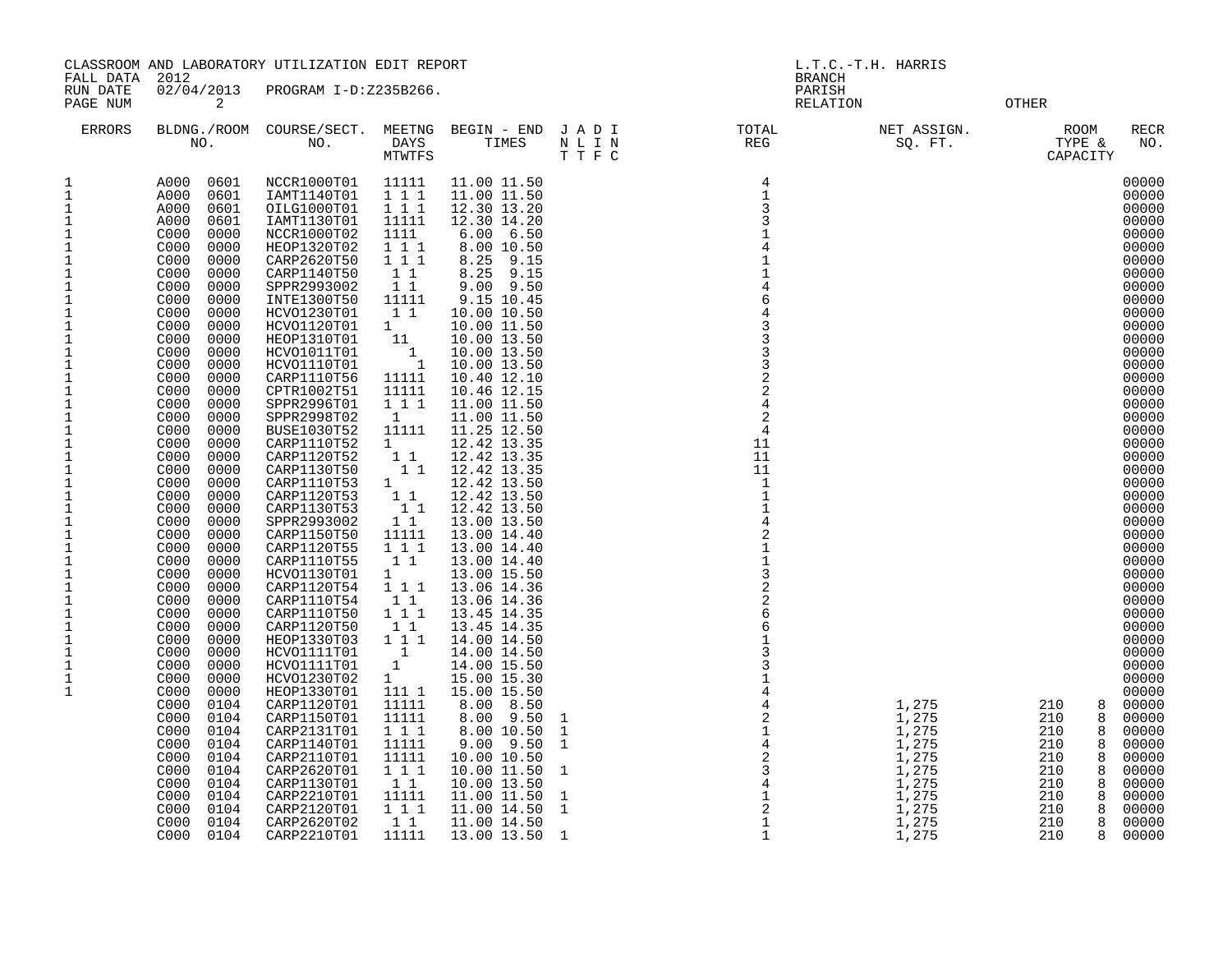CLASSROOM AND LABORATORY UTILIZATION EDIT REPORT AND REPORT THE REPORT CLASSROOM AND LABORATORY UTILIZATION EDIT REPORT

FALL DATA 2012<br>RUN DATE 02/04/2013 PROGRAM I-D:Z235B266.<br>PAGENUM 3 RUN DATE 02/04/2013 PROGRAM I-D:Z235B266. PARISH PAGE NUM 3 RELATION OTHER

| LAUL IVUN     |                                                                                                                                                                           |                                                                                                                                                                   |                                                                                                     |                                                                                                                                                             |                                                                                             | 17 THAT TOIM                                                                                                          | ◡▴ュュ:                                                        |                                                                                                 |
|---------------|---------------------------------------------------------------------------------------------------------------------------------------------------------------------------|-------------------------------------------------------------------------------------------------------------------------------------------------------------------|-----------------------------------------------------------------------------------------------------|-------------------------------------------------------------------------------------------------------------------------------------------------------------|---------------------------------------------------------------------------------------------|-----------------------------------------------------------------------------------------------------------------------|--------------------------------------------------------------|-------------------------------------------------------------------------------------------------|
| <b>ERRORS</b> |                                                                                                                                                                           |                                                                                                                                                                   |                                                                                                     |                                                                                                                                                             |                                                                                             | BLDNG./ROOM COURSE/SECT. MEETNG BEGIN – END JADI TOTAL MET ASSIGN. NO. NO. DAYS TIMES NLIN REG SQ.FT. TYPE & CAPACITY |                                                              | <b>RECR</b><br>NO.                                                                              |
|               | C000 0104<br>C000<br>0104<br>C000<br>0105<br>C000<br>0105<br>0105<br>C000<br>C000<br>0105<br>C000<br>0105<br>C000<br>0105<br>C000<br>0105<br>C000<br>0105<br>C000<br>0105 | CARP1110T01<br>CARP2210T01<br>ETRN2810T01<br>ETRN1235T01<br>ETRN1215T01<br>ETRN2110T03<br>ETRN2110T01<br>ETRN2130T02<br>ETRN2800T01<br>ETRN1250T02<br>ETRN1235T03 | 1 1 1<br>$1 \quad \Box$<br>11111<br>11111<br>11111<br>11111<br>11<br>1 1<br>11111<br>11111<br>11111 | 13.00 13.50 1<br>14.00 14.50<br>8.00 8.50<br>8.00 9.50<br>9.00 10.50<br>9.00 10.50<br>9.00 11.50<br>9.30 11.20<br>11.00 11.50<br>11.00 12.15<br>11.00 12.50 | $\mathbf{1}$<br>1<br>1<br>$\mathbf{1}$<br>$\mathbf{1}$<br>$\mathbf{1}$<br>$\mathbf{1}$<br>1 |                                                                                                                       | 8<br>8<br>40<br>40<br>40<br>40<br>40<br>40<br>40<br>40<br>40 | 00000<br>00000<br>00000<br>00000<br>00000<br>00000<br>00000<br>00000<br>00000<br>00000<br>00000 |
|               | C000<br>0105<br>C000<br>0105<br>C000<br>0105<br>C000<br>0105<br>C000<br>0105<br>0105<br>C000<br>C000<br>0105<br>C000<br>0106                                              | ETRN1125T01<br>ETRN1215T02<br>ETRN1235T02<br>ETRN2110T02<br>JOBS2450T04<br>ETRN1250T03<br>ETRN1000T02<br>ETRN2120T02                                              | 11111<br>11111<br>11111<br>11111<br>$1\quad1$<br>11111<br>11111<br>11                               | 13.00 14.50<br>13.00 14.50<br>13.00 14.50<br>13.00 14.50<br>14.00 14.50<br>14.00 15.15<br>15.00 15.30<br>9.20<br>7.30                                       | $\mathbf{1}$<br>$\mathbf{1}$<br>1<br>$\mathbf{1}$<br>$\mathbf{1}$<br>$\mathbf{1}$           |                                                                                                                       | 40<br>40<br>40<br>40<br>40<br>40<br>40<br>40                 | 00000<br>00000<br>00000<br>00000<br>00000<br>00000<br>00000<br>00000                            |
|               | C000<br>0106<br>C000<br>0106<br>C000<br>0106<br>C000<br>0106<br>C000<br>0106<br>C000<br>0106<br>C000<br>0106                                                              | ETRN2800T02<br>JOBS2450T05<br>JOBS2450T03<br>ETRN2620T02<br>ETRN2800T03<br>TECM1110T01<br>ETRN2120T03                                                             | 11111<br>$1\quad1$<br>$1\quad1$<br>11111<br>11111<br>111<br>11111                                   | 8.00<br>8.50<br>8.00<br>8.50<br>8.00<br>8.50<br>9.00<br>9.50<br>$9.00$ $9.50$<br>10.00 11.30<br>12.30 13.45                                                 | $\mathbf{1}$<br><sup>1</sup><br><sup>1</sup>                                                |                                                                                                                       | 40<br>40<br>40<br>40<br>40<br>40<br>40                       | 00000<br>00000<br>00000<br>00000<br>00000<br>00000<br>00000                                     |
|               | C000<br>0106<br>C000<br>0106<br>0106<br>C000<br>C000<br>0106<br>C000<br>0111<br>C000<br>0111<br>C000<br>0111<br>C000<br>0111                                              | ETRN2130T03<br>ETRN1250T01<br>ETRN2120T01<br>JOBS2450T08<br><b>BUSE1030T50</b><br>BUSM1050T51<br>BUSM1050T01<br>BUSE1030T01                                       | 11111<br>11111<br>11111<br>11111<br>11111<br>11111<br>11111<br>111                                  | 12.30 13.45<br>13.00 14.15<br>13.00 14.15<br>15.00 15.30<br>9.06<br>7.30<br>9.06<br>7.35<br>8.00 8.50<br>9.00 9.50                                          | $\mathbf{1}$<br>$\mathbf{1}$<br>1<br>$\mathbf{1}$<br>1                                      |                                                                                                                       | 40<br>40<br>40<br>40<br>24<br>24<br>24<br>24                 | 00000<br>00000<br>00000<br>00000<br>00000<br>00000<br>00000<br>00000                            |
| 8             | C000<br>0111<br>C000<br>0111<br>0111<br>C000<br>C000<br>0111<br>C000<br>0111<br>C000<br>0111<br>C000<br>0111<br>C000<br>0111                                              | BUSM1050T50<br>OSYS1100T01<br>CPTR1310T01<br>ISYS1440T50<br>CPTR1002T01<br>CPTR1310T02<br>ISYS1440T01<br>WKEY0060T01                                              | 11111<br>111<br>11<br>11111<br>111<br>11<br>11111<br>111                                            | 9.17 10.47<br>10.00 10.50<br>10.00 11.30<br>12.50 14.30<br>13.00 13.50 1<br>13.00 14.30<br>14.00 14.50 1<br>15.00 15.50                                     | 1<br>1                                                                                      |                                                                                                                       | 24<br>24<br>24<br>24<br>24<br>24<br>24<br>24                 | 00000<br>00000<br>00000<br>00000<br>00000<br>00000<br>00000<br>00000                            |
|               | 0112<br>C000<br>C000<br>0116<br>C000<br>0116<br>C000<br>0116<br>C000<br>0116<br>C000<br>0116<br>0116<br>C000<br>0116<br>C000<br>C000<br>0117                              | CSRV1000T01<br>KYBD1010T02<br>ISYS1440T52<br>ISYS1440T53<br>ISYS1650T01<br>KYBD1111T01<br>KYBD1010T01<br>CPTR1320T01<br>ORNT1000T01                               | 111<br>1 1<br>11111<br>11111<br>11111<br>11111<br>11<br>11111<br>1                                  | 8.00 8.50<br>7.30<br>8.50<br>$7.35$ 9.20<br>8.00 9.30<br>$9.00$ $9.50$<br>11.00 11.50<br>12.30 13.50<br>13.00 13.50 1<br>8.00 11.00                         | <sup>1</sup><br>$\mathbf{1}$<br>1                                                           | 37                                                                                                                    | 24<br>30<br>30<br>30<br>30<br>30<br>30<br>30<br>28           | 00000<br>00000<br>00000<br>00000<br>00000<br>00000<br>00000<br>00000<br>00000                   |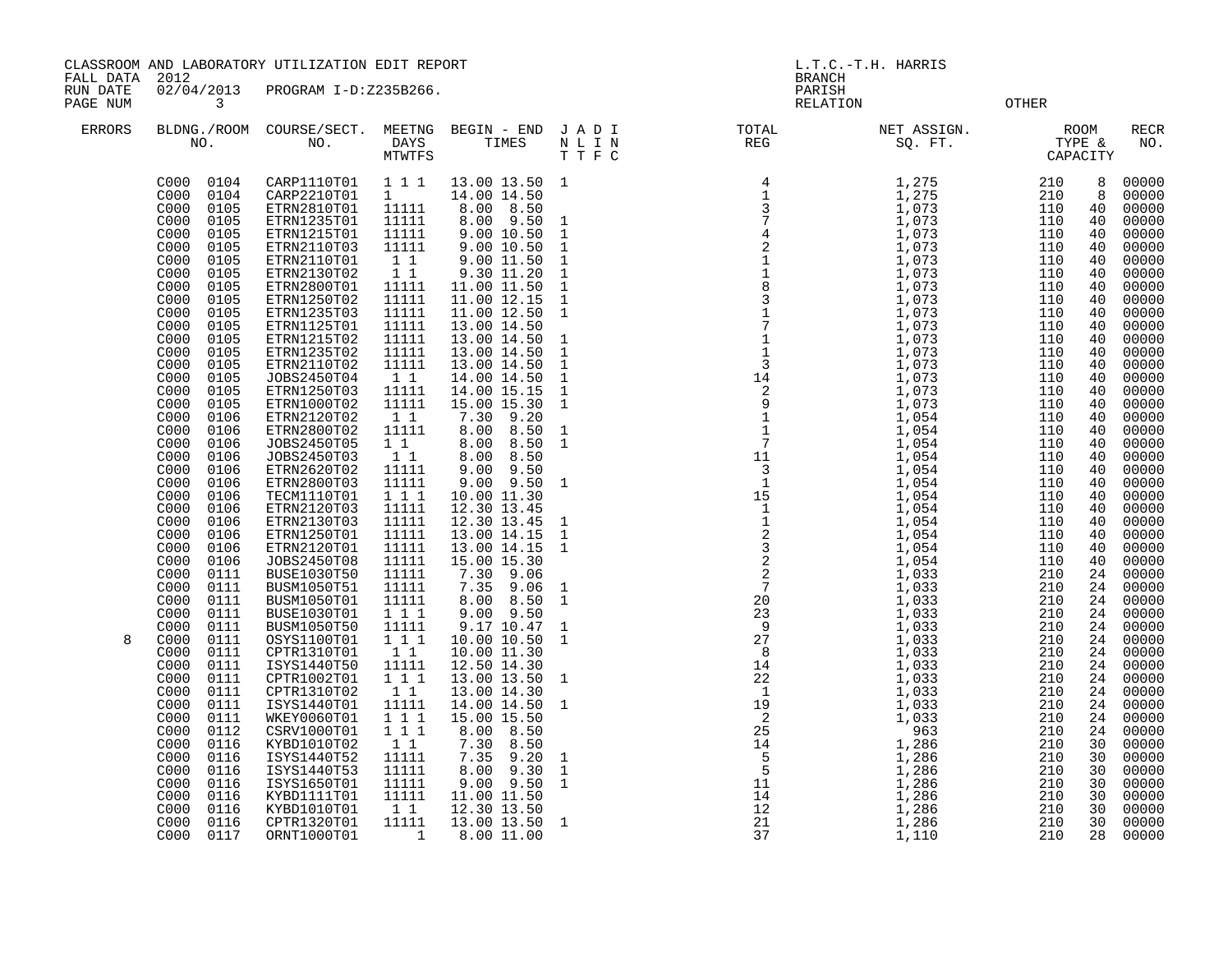| FALL DATA<br>RUN DATE<br>PAGE NUM | 2012<br>02/04/2013<br>4                                                                                                                                                                                                                                                                                                                                                      | CLASSROOM AND LABORATORY UTILIZATION EDIT REPORT<br>PROGRAM I-D:Z235B266.                                                                                                                                                                                                                                                                             |                                                                                                                                                                                                                                            |                                                                                                                                                                                                                                                                                                                                                            |                                                                                                                                                                                                        | L.T.C.-T.H. HARRIS<br><b>BRANCH</b><br>PARISH<br><b>OTHER</b><br>RELATION |                                                                                                                                                                                                             |                                                                                                                                                                                                                                                                                                                                                                                                                                                                                                                        |  |  |  |
|-----------------------------------|------------------------------------------------------------------------------------------------------------------------------------------------------------------------------------------------------------------------------------------------------------------------------------------------------------------------------------------------------------------------------|-------------------------------------------------------------------------------------------------------------------------------------------------------------------------------------------------------------------------------------------------------------------------------------------------------------------------------------------------------|--------------------------------------------------------------------------------------------------------------------------------------------------------------------------------------------------------------------------------------------|------------------------------------------------------------------------------------------------------------------------------------------------------------------------------------------------------------------------------------------------------------------------------------------------------------------------------------------------------------|--------------------------------------------------------------------------------------------------------------------------------------------------------------------------------------------------------|---------------------------------------------------------------------------|-------------------------------------------------------------------------------------------------------------------------------------------------------------------------------------------------------------|------------------------------------------------------------------------------------------------------------------------------------------------------------------------------------------------------------------------------------------------------------------------------------------------------------------------------------------------------------------------------------------------------------------------------------------------------------------------------------------------------------------------|--|--|--|
| <b>ERRORS</b>                     | BLDNG./ROOM<br>NO.                                                                                                                                                                                                                                                                                                                                                           | COURSE/SECT.<br>NO.                                                                                                                                                                                                                                                                                                                                   | MEETNG<br>DAYS<br>MTWTFS                                                                                                                                                                                                                   | BEGIN - END<br>TIMES                                                                                                                                                                                                                                                                                                                                       | JADI<br>NLIN<br>TTFC                                                                                                                                                                                   | TOTAL<br>REG                                                              | NET ASSIGN.<br>SQ. FT.                                                                                                                                                                                      | <b>RECR</b><br><b>ROOM</b><br>TYPE &<br>NO.<br>CAPACITY                                                                                                                                                                                                                                                                                                                                                                                                                                                                |  |  |  |
| 8<br>8                            | C000<br>0117<br>C000<br>0117<br>0117<br>C000<br>0117<br>C000<br>0118<br>C000<br>C000<br>0118<br>0118<br>C000<br>0118<br>C000<br>C000<br>0118<br>C000<br>0118<br>C000<br>0118<br>C000<br>0118<br>C000<br>0118<br>C000<br>0118<br>C000<br>0118<br>C000<br>0118<br>0118<br>C000<br>C000<br>0118<br>C000<br>0118<br>0118<br>C000<br>C000<br>0118<br>C000<br>0118<br>C000<br>0118 | ACCT1100T01<br>ACCT1400T01<br>ACCT1200T01<br>ACCT1250T01<br>DRFT1110T50<br>CADD1210T01<br>DRFT1145T01<br>DRFT1215T01<br>DRFT2310T01<br>DRFT2320T01<br>DRFT2330T01<br>DRFT2346T01<br>DRFT1110T01<br>DRFT1120T01<br>DRFT1230T01<br>SPPR2991T01<br>CADD1215T02<br>DRFT2310T02<br>DRFT2320T02<br>DRFT2330T02<br>DRFT2343T02<br>DRFT1130T01<br>DRFT1161T01 | 11111<br>11111<br>11111<br>$1\quad1$<br>11111<br>11111<br>11111<br>11111<br>11111<br>11111<br>11111<br>11111<br>$1\quad1$<br>$1\quad1$<br>$\mathbf{1}$<br>$1\quad1$<br>11111<br>11111<br>11111<br>11111<br>11111<br>$1\quad1$<br>$1\quad1$ | $9.00$ $9.50$<br>9.00<br>9.50<br>10.00 10.50<br>10.00 11.30<br>7.27 9.00<br>7.30<br>8.50<br>8.50<br>7.30<br>8.50<br>7.30<br>8.50<br>7.30<br>7.30<br>8.50<br>7.30<br>8.50<br>7.30<br>8.50<br>7.30<br>8.50<br>7.30<br>8.50<br>7.30<br>9.20<br>8.00<br>8.50<br>9.00 10.20<br>9.00 10.20<br>9.00 10.20<br>9.00 10.20<br>9.00 10.20<br>9.00 10.20<br>9.00 10.20 | <sup>1</sup><br>-1<br>$\mathbf{1}$<br>$\mathbf{1}$<br>$\mathbf{1}$<br>$\mathbf{1}$<br>$\mathbf{1}$<br>$\mathbf{1}$<br>$\mathbf{1}$<br>$\mathbf{1}$<br>$\mathbf{1}$<br>$\mathbf{1}$<br>1<br>1<br>1<br>1 | 28<br>13<br>14<br>13<br>$\overline{4}$                                    | 1,110<br>1,110<br>1,110<br>1,110<br>2,029<br>2,029<br>2,029<br>2,029<br>2,029<br>2,029<br>2,029<br>2,029<br>2,029<br>2,029<br>2,029<br>2,029<br>2,029<br>2,029<br>2,029<br>2,029<br>2,029<br>2,029<br>2,029 | 00000<br>210<br>28<br>28<br>00000<br>210<br>28<br>00000<br>210<br>28<br>210<br>00000<br>45<br>00000<br>110<br>110<br>45<br>00000<br>110<br>45<br>00000<br>110<br>45<br>00000<br>45<br>00000<br>110<br>45<br>110<br>00000<br>45<br>00000<br>110<br>45<br>00000<br>110<br>45<br>00000<br>110<br>110<br>45<br>00000<br>110<br>45<br>00000<br>45<br>110<br>00000<br>110<br>45<br>00000<br>110<br>45<br>00000<br>00000<br>110<br>45<br>00000<br>110<br>45<br>110<br>00000<br>45<br>00000<br>110<br>45<br>00000<br>110<br>45 |  |  |  |
| 4                                 | 0118<br>C000<br>0118<br>C000<br>0118<br>C000<br>C000<br>0118<br>0118<br>C000                                                                                                                                                                                                                                                                                                 | SPPR2998T03<br>CADD1210T03<br>DRFT1145T03<br>DRFT1215T03<br>DRFT2320T03                                                                                                                                                                                                                                                                               | $1\quad1$<br>11111<br>11111<br>11111<br>11111                                                                                                                                                                                              | 10.30 10.50<br>10.30 11.50<br>10.30 11.50<br>10.30 11.50<br>10.30 11.50                                                                                                                                                                                                                                                                                    | -1<br>1<br>1<br>1                                                                                                                                                                                      | $\begin{array}{c} 9 \\ 2 \\ 1 \\ 1 \end{array}$                           | 2,029<br>2,029<br>2,029<br>2,029<br>2,029                                                                                                                                                                   | 110<br>00000<br>45<br>45<br>00000<br>110<br>00000<br>110<br>45<br>45<br>00000<br>110<br>45<br>00000<br>110                                                                                                                                                                                                                                                                                                                                                                                                             |  |  |  |

| C000 | 0117 | ACCT1100T01 | 11111     | $9.00$ $9.50$ 1 |              | 28 | 1,110 | 210 | 28 | 00000 |
|------|------|-------------|-----------|-----------------|--------------|----|-------|-----|----|-------|
| C000 | 0117 | ACCT1400T01 | 11111     | $9.00$ $9.50$   | 1            |    | 1,110 | 210 | 28 | 00000 |
| C000 | 0117 | ACCT1200T01 | 11111     | 10.00 10.50     |              |    | 1,110 | 210 | 28 | 00000 |
| C000 | 0117 | ACCT1250T01 | 1 1       | 10.00 11.30     | 1            |    | 1,110 | 210 | 28 | 00000 |
| C000 | 0118 | DRFT1110T50 | 11111     | 7.27<br>9.00    |              |    | 2,029 | 110 | 45 | 00000 |
| C000 | 0118 | CADD1210T01 | 11111     | 7.30<br>8.50    | 1            |    | 2,029 | 110 | 45 | 00000 |
| C000 | 0118 | DRFT1145T01 | 11111     | 7.30<br>8.50    | $\mathbf{1}$ |    | 2,029 | 110 | 45 | 00000 |
| C000 | 0118 | DRFT1215T01 | 11111     | 7.30<br>8.50    | 1            |    | 2,029 | 110 | 45 | 00000 |
| C000 | 0118 | DRFT2310T01 | 11111     | 7.30<br>8.50    | $\mathbf{1}$ |    | 2,029 | 110 | 45 | 00000 |
| C000 | 0118 | DRFT2320T01 | 11111     | 7.30<br>8.50    | $\mathbf{1}$ |    | 2,029 | 110 | 45 | 00000 |
| C000 | 0118 | DRFT2330T01 | 11111     | 7.30<br>8.50    | $\mathbf{1}$ |    | 2,029 | 110 | 45 | 00000 |
| C000 | 0118 | DRFT2346T01 | 11111     | 7.30<br>8.50    | $\mathbf{1}$ |    | 2,029 | 110 | 45 | 00000 |
| C000 | 0118 | DRFT1110T01 | $1\quad1$ | 7.30<br>8.50    | $\mathbf{1}$ |    | 2,029 | 110 | 45 | 00000 |
| C000 | 0118 | DRFT1120T01 | 1 1       | 7.30<br>8.50    |              |    | 2,029 | 110 | 45 | 00000 |
| C000 | 0118 | DRFT1230T01 | $\sim$ 1  | 7.30<br>9.20    |              |    | 2,029 | 110 | 45 | 00000 |
| C000 | 0118 | SPPR2991T01 | $1\quad1$ | 8.00 8.50       |              |    | 2,029 | 110 | 45 | 00000 |
| C000 | 0118 | CADD1215T02 | 11111     | 9.00 10.20      |              |    | 2,029 | 110 | 45 | 00000 |
| C000 | 0118 | DRFT2310T02 | 11111     | 9.00 10.20      | 1            |    | 2,029 | 110 | 45 | 00000 |
| C000 | 0118 | DRFT2320T02 | 11111     | 9.00 10.20      | $\mathbf{1}$ |    | 2,029 | 110 | 45 | 00000 |
| C000 | 0118 | DRFT2330T02 | 11111     | 9.00 10.20      | $\mathbf{1}$ |    | 2,029 | 110 | 45 | 00000 |
| C000 | 0118 | DRFT2343T02 | 11111     | 9.0010.20       | $\mathbf{1}$ |    | 2,029 | 110 | 45 | 00000 |
| C000 | 0118 | DRFT1130T01 | $1\quad1$ | 9.0010.20       | 1            |    | 2,029 | 110 | 45 | 00000 |
| C000 | 0118 | DRFT1161T01 | 1 1       | 9.00 10.20      |              |    | 2,029 | 110 | 45 | 00000 |
| C000 | 0118 | SPPR2998T03 | 11        | 10.30 10.50     |              |    | 2,029 | 110 | 45 | 00000 |
| C000 | 0118 | CADD1210T03 | 11111     | 10.30 11.50     | 1            |    | 2,029 | 110 | 45 | 00000 |
| C000 | 0118 | DRFT1145T03 | 11111     | 10.30 11.50     | 1            |    | 2,029 | 110 | 45 | 00000 |
| C000 | 0118 | DRFT1215T03 | 11111     | 10.30 11.50     | 1            |    | 2,029 | 110 | 45 | 00000 |
| C000 | 0118 | DRFT2320T03 | 11111     | 10.30 11.50     | 1            |    | 2,029 | 110 | 45 | 00000 |
| C000 | 0118 | DRFT2330T03 | 11111     | 10.30 11.50     | $\mathbf{1}$ |    | 2,029 | 110 | 45 | 00000 |
| C000 | 0118 | DRFT2343T03 | 11111     | 10.30 11.50     | $\mathbf{1}$ |    | 2,029 | 110 | 45 | 00000 |
| C000 | 0118 | DRFT2344T03 | 11111     | 10.30 11.50     | $\mathbf{1}$ |    | 2,029 | 110 | 45 | 00000 |
| C000 | 0118 | CADD1210T04 | 11111     | 12.00 13.20     |              |    | 2,029 | 110 | 45 | 00000 |
| C000 | 0118 | CADD1215T04 | 11111     | 12.00 13.20     | 1            |    | 2,029 | 110 | 45 | 00000 |
| C000 | 0118 | DRFT1145T04 | 11111     | 12.00 13.20     | 1            |    | 2,029 | 110 | 45 | 00000 |
| C000 | 0118 | DRFT2330T04 | 11111     | 12.00 13.20     | 1            |    | 2,029 | 110 | 45 | 00000 |
| C000 | 0118 | DRFT2344T04 | 11111     | 12.00 13.20     | $\mathbf{1}$ |    | 2,029 | 110 | 45 | 00000 |
| C000 | 0118 | DRFT2346T04 | 11111     | 12.00 13.20     | 1            |    | 2,029 | 110 | 45 | 00000 |
| C000 | 0118 | SPPR2995T02 | 1111      | 12.00 13.20     | 1            |    | 2,029 | 110 | 45 | 00000 |
| C000 | 0118 | DRFT1120T02 | 11        | 12.00 13.20     | 1            |    | 2,029 | 110 | 45 | 00000 |
| C000 | 0118 | DRFT1130T02 | $1\quad1$ | 13.30 14.50     |              |    | 2,029 | 110 | 45 | 00000 |
| C000 | 0118 | SPPR2996T04 | $1\quad1$ | 13.30 14.50     | -1           |    | 2,029 | 110 | 45 | 00000 |
| C000 | 0118 | DRFT1161T02 | 11        | 13.30 14.50     |              |    | 2,029 | 110 | 45 | 00000 |
| C000 | 0118 | SPPR2996T02 | 1 1       | 13.30 14.50 1   |              |    | 2,029 | 110 | 45 | 00000 |
| C000 | 0118 | SPPR2993T02 | $1\quad1$ | 13.30 15.20     |              |    | 2,029 | 110 | 45 | 00000 |
| C000 | 0118 | DRFT1230T02 | 1         | 13.30 15.20     |              |    | 2,029 | 110 | 45 | 00000 |
| C000 | 0119 | INTE1100T02 | 111       | 10.00 11.50     |              |    | 1,299 | 210 | 24 | 00000 |
| C000 | 0119 | INTE1200T02 | 1 1 1     | 10.00 11.50     | 1            |    | 1,299 | 210 | 24 | 00000 |
| C000 | 0119 | INTE2902T01 | 1 1 1     | 10.00 12.50     | 1            |    | 1,299 | 210 | 24 | 00000 |
| C000 | 0119 | WCLA1100T01 | 1 1 1     | 12.30 14.50     | $\mathbf{1}$ |    | 1,299 | 210 | 24 | 00000 |
| C000 | 0119 | WCLT1200T01 | 1 1 1     | 12.30 14.50     | 1            |    | 1,299 | 210 | 24 | 00000 |
| C000 | 0119 | INTE1200T01 | 1 1 1     | 13.00 14.50     | -1           |    | 1,299 | 210 | 24 | 00000 |
|      |      |             |           |                 |              |    |       |     |    |       |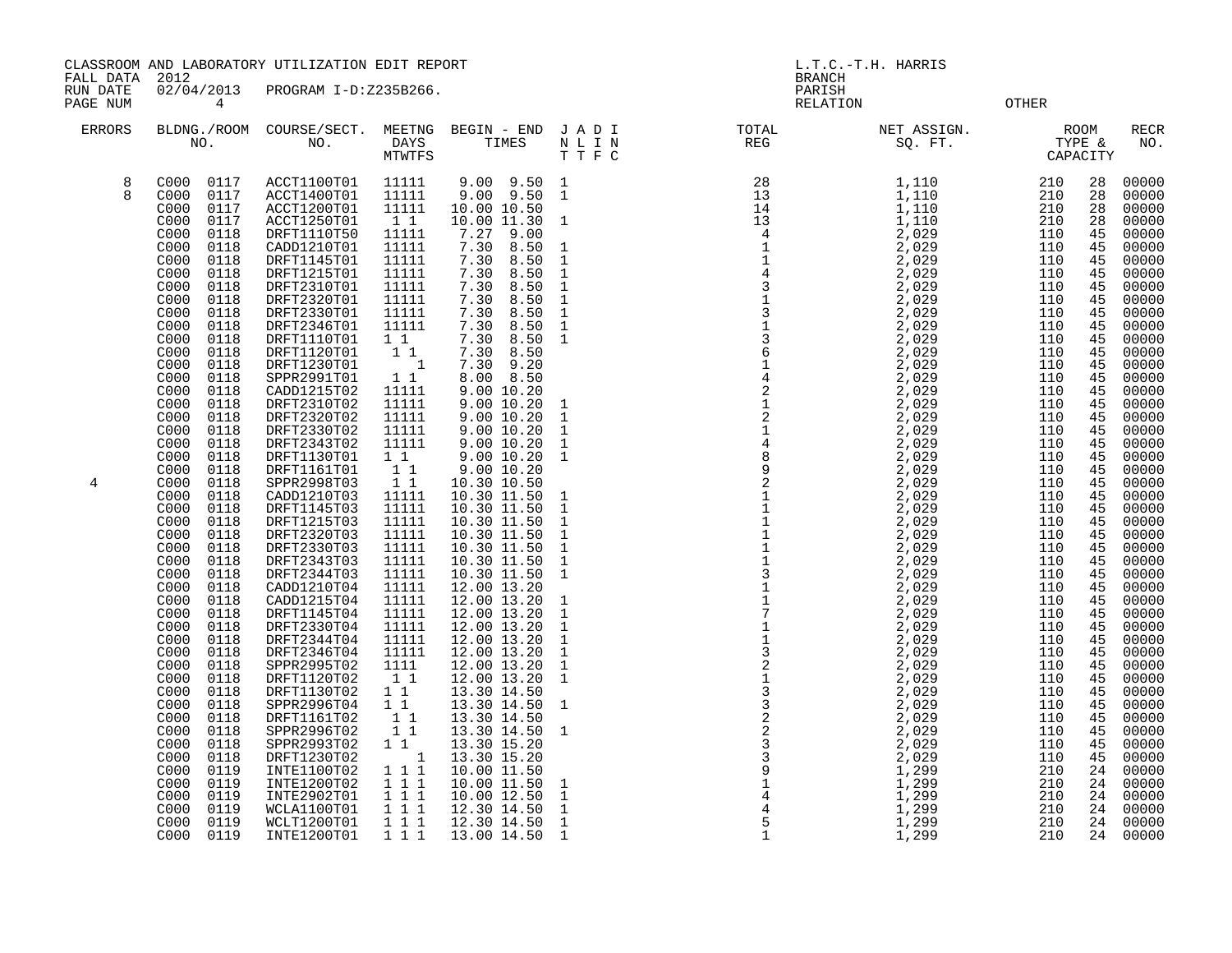FALL DATA 2012 BRANCH

RUN DATE 02/04/2013 PROGRAM I-D:Z235B266.<br>PAGENUM 5

OTHER

| <b>ERRORS</b> | NO.                                                                                                                                                                                                                                                                                                                                                                                                                                                                                                                                                                                                                                                                                                                                                                                                                                                      | BLDNG./ROOM COURSE/SECT.<br>NO.                                                                                                                                                                                                                                                                                                                                                                                                                                                                                                                                                                                                                                                                                                                                                                  | MEETNG<br>DAYS<br>MTWTFS                                                                                                                                                                                                                                                                                                                                                                                                                                                                                                                 | BEGIN - END<br>TIMES                                                                                                                                                                                                                                                                                                                                                                                                                                                                                                                                                                                                                                                                                                                                               | JADI<br>N L I N<br>T T F C                                                                                                                                                                                                | TOTAL<br>REG                                                                                                                                                                  | NET ASSIGN.<br>T ASSIGN.<br>SQ. FT.<br>CAPACITY                                                                                                                                                                                                                                                                                                                                                                       |                                                                                                                                                                                                                                                                                                                                                                   |                                                                                                                                                                                                                                                                                                          | <b>RECR</b><br>NO.                                                                                                                                                                                                                                                                                                                                                                                                                                                      |
|---------------|----------------------------------------------------------------------------------------------------------------------------------------------------------------------------------------------------------------------------------------------------------------------------------------------------------------------------------------------------------------------------------------------------------------------------------------------------------------------------------------------------------------------------------------------------------------------------------------------------------------------------------------------------------------------------------------------------------------------------------------------------------------------------------------------------------------------------------------------------------|--------------------------------------------------------------------------------------------------------------------------------------------------------------------------------------------------------------------------------------------------------------------------------------------------------------------------------------------------------------------------------------------------------------------------------------------------------------------------------------------------------------------------------------------------------------------------------------------------------------------------------------------------------------------------------------------------------------------------------------------------------------------------------------------------|------------------------------------------------------------------------------------------------------------------------------------------------------------------------------------------------------------------------------------------------------------------------------------------------------------------------------------------------------------------------------------------------------------------------------------------------------------------------------------------------------------------------------------------|--------------------------------------------------------------------------------------------------------------------------------------------------------------------------------------------------------------------------------------------------------------------------------------------------------------------------------------------------------------------------------------------------------------------------------------------------------------------------------------------------------------------------------------------------------------------------------------------------------------------------------------------------------------------------------------------------------------------------------------------------------------------|---------------------------------------------------------------------------------------------------------------------------------------------------------------------------------------------------------------------------|-------------------------------------------------------------------------------------------------------------------------------------------------------------------------------|-----------------------------------------------------------------------------------------------------------------------------------------------------------------------------------------------------------------------------------------------------------------------------------------------------------------------------------------------------------------------------------------------------------------------|-------------------------------------------------------------------------------------------------------------------------------------------------------------------------------------------------------------------------------------------------------------------------------------------------------------------------------------------------------------------|----------------------------------------------------------------------------------------------------------------------------------------------------------------------------------------------------------------------------------------------------------------------------------------------------------|-------------------------------------------------------------------------------------------------------------------------------------------------------------------------------------------------------------------------------------------------------------------------------------------------------------------------------------------------------------------------------------------------------------------------------------------------------------------------|
| 45<br>8       | 0119<br>C000<br>0119<br>C000<br>C000<br>0121<br>0121<br>C000<br>C000<br>0121<br>C000<br>0121<br>C000<br>0121<br>C <sub>000</sub><br>0121<br>C000<br>0122<br>C000<br>0122<br>C000<br>0122<br>C000<br>0122<br>0122<br>C000<br>C000<br>0123<br>C000<br>0123<br>C000<br>0123<br>C000<br>0123<br>C000<br>0123<br>C000<br>0123<br>C000<br>0123<br>C000<br>0123<br>C000<br>0123<br>C000<br>0125<br>C000<br>0125<br>C000<br>0125<br>0125<br>C000<br>C000<br>0129<br>E000<br>0100<br>E000<br>0100<br>E000<br>0100<br>E000<br>0100<br>E000<br>0100<br>E000<br>0100<br>E000<br>0100<br>E000<br>0100<br>E000<br>0100<br>E000<br>0100<br>E000<br>0100<br>E000<br>0100<br>E000<br>0100<br>E000<br>0100<br>E000<br>0100<br>E000<br>0100<br>E000<br>0100<br>E000<br>0100<br>E000<br>0100<br>E000<br>0100<br>E000<br>0100<br>E000<br>0100<br>0100<br>E000<br>E000<br>0100 | WCLA1100T01<br>WCLT1200T01<br>INTE1800T01<br>INTE2130T01<br>INTE1010T01<br>INTE2140T01<br>INTE2840T01<br>INTE1110T01<br>CPTR1000T01<br>ISYS1440T51<br><b>BUSE1030T51</b><br>CPTR1002T50<br>BOTH1240T01<br>BOTH1300T51<br>BOTH1300T01<br>BOTH2110T01<br>JOBS2450T01<br>BOTH1300T52<br>MATR1350T01<br>BOTH1210T01<br>BOTH1230T01<br>OSYS2530T01<br>ETRN2840T03<br>ETRN2620T01<br>ETRN2130T01<br>ETRN2840T02<br>ORNT1000T01<br>WELD1120T01<br>WELD1120T04<br>WELD2110T02<br>WELD2110T01<br>WELD1411T01<br>WELD1411T01<br>WELD2230T01<br>WELD1420T05<br>WELD1140T04<br>WELD1510T03<br>WELD1511T03<br>WELD2310T02<br>WELD1210T02<br>WELD2210T06<br>WELD1210T01<br>WELD2230T05<br>WELD1512T01<br>WELD2310T04<br>WELD1130T02<br>WELD2210T06<br>WELD1412T01<br>WELD1412T02<br>WELD1120T02<br>WELD1420T05 | 11<br>11<br>1 1 1<br>111<br>$1\quad1$<br>$1 1 1$<br>11<br>111<br>$1\quad1$<br>11111<br>11111<br>11111<br>1 1 1<br>11111<br>1 1 1<br>111<br>11<br>11111<br>111<br>111<br>111<br>111<br>11111<br>11111<br>11111<br>11111<br>11<br>11111<br>11<br>11<br>$1\quad1$<br>11<br>$1 \quad \blacksquare$<br>11<br>$\overline{\phantom{a}}$<br>$1 1 1$<br>1111<br>1111<br>111<br>$1\quad1$<br>$1\quad1$<br>11<br>$\overline{\phantom{a}}$<br>1111<br>1111<br>$1\quad1$<br>$1\quad1$<br>$\overline{1}$<br>$\overline{\phantom{a}}$<br>11111<br>11111 | 14.00 15.00<br>14.00 15.00 1<br>8.00 9.50<br>8.00 9.50<br>8.00 10.50<br>10.00 11.50<br>12.00 14.50<br>13.00 14.50<br>7.30 8.50<br>9.09 10.43<br>9.10 10.42<br>9.15 10.45<br>11.00 12.50<br>7.35 9.20<br>8.00<br>8.50<br>8.00<br>8.50<br>8.00 8.50<br>9.25 10.50<br>10.00 10.50<br>11.00 11.50<br>11.00 12.50<br>14.00 14.50<br>7.00 7.50<br>8.00 8.50<br>9.30 10.45<br>13.00 13.50<br>8.00 14.30<br>8.00 8.50<br>8.00 8.50<br>8.00 9.50<br>$9.00$ $9.50$<br>9.00 10.50<br>9.00 11.50<br>9.00 11.50<br>9.00 11.50<br>10.00 10.50<br>10.00 11.50<br>10.00 11.50<br>10.00 11.50<br>10.00 11.50<br>10.00 11.50<br>10.00 11.50<br>10.00 11.50<br>10.11 11.50<br>11.00 11.50<br>11.00 11.50<br>11.00 11.50<br>11.00 11.50<br>11.00 11.50<br>13.00 13.50<br>13.00 13.50 1 | $\mathbf{1}$<br>$\mathbf{1}$<br>1<br>$\mathbf{1}$<br>$\mathbf{1}$<br>$\mathbf{1}$<br>$\mathbf{1}$<br>1<br>$\mathbf 1$<br>1<br>$\mathbf{1}$<br>1<br>1<br>$\mathbf{1}$<br>1<br>$\mathbf{1}$<br>$\mathbf{1}$<br>$\mathbf{1}$ | $\begin{array}{cccc}\n & 4 \\  & 5 \\  & 7 \\  & 8 \\  & 14 \\  & 1 \\  & 7 \\  & 8 \\  & 5 \\  & 5 \\  & 5 \\  & 15 \\  & 2 \\  & 12 \\  & 7\n\end{array}$<br>$\overline{7}$ | 1,299<br>1,299<br>801<br>801<br>801<br>801<br>801<br>801<br>801<br>801<br>801<br>801<br>801<br>801<br>801<br>801<br>801<br>801<br>801<br>801<br>801<br>801<br>789<br>789<br>789<br>789<br>170<br>3,568<br>3,568<br>3,568<br>3,568<br>3,568<br>3,568<br>3,568<br>3,568<br>3,568<br>3,568<br>3,568<br>3,568<br>3,568<br>3,568<br>3,568<br>3,568<br>3,568<br>3,568<br>3,568<br>3,568<br>3,568<br>3,568<br>3,568<br>3,568 | 210<br>210<br>210<br>210<br>210<br>210<br>210<br>210<br>110<br>110<br>110<br>110<br>110<br>110<br>110<br>110<br>110<br>110<br>110<br>110<br>110<br>110<br>110<br>110<br>110<br>110<br>010<br>210<br>210<br>210<br>210<br>210<br>210<br>210<br>210<br>210<br>210<br>210<br>210<br>210<br>210<br>210<br>210<br>210<br>210<br>210<br>210<br>210<br>210<br>210<br>210 | 24<br>24<br>24<br>24<br>24<br>24<br>24<br>24<br>24<br>24<br>24<br>24<br>24<br>24<br>24<br>24<br>24<br>24<br>24<br>24<br>24<br>24<br>24<br>24<br>24<br>24<br>24<br>24<br>24<br>24<br>24<br>24<br>24<br>24<br>24<br>24<br>24<br>24<br>24<br>24<br>24<br>24<br>24<br>24<br>24<br>24<br>24<br>24<br>24<br>24 | 00000<br>00000<br>00000<br>00000<br>00000<br>00000<br>00000<br>00000<br>00000<br>00000<br>00000<br>00000<br>00000<br>00000<br>00000<br>00000<br>00000<br>00000<br>00000<br>00000<br>00000<br>00000<br>00000<br>00000<br>00000<br>00000<br>00000<br>00000<br>00000<br>00000<br>00000<br>00000<br>00000<br>00000<br>00000<br>00000<br>00000<br>00000<br>00000<br>00000<br>00000<br>00000<br>00000<br>00000<br>00000<br>00000<br>00000<br>00000<br>00000<br>00000<br>00000 |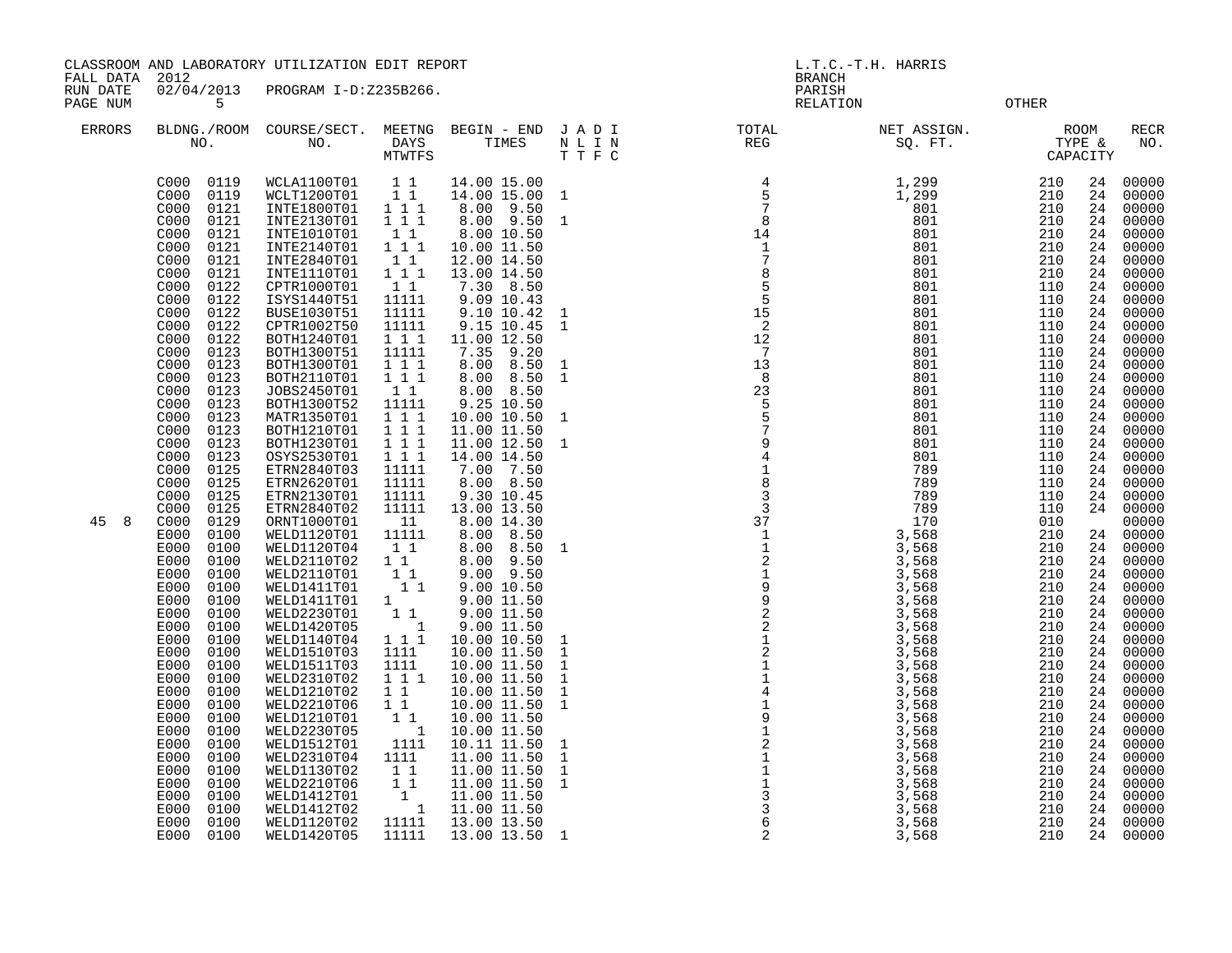FALL DATA 2012 BRANCH

RUN DATE 02/04/2013 PROGRAM I-D:Z235B266.<br>PAGENUM 6 RELATIO ergies of the contract of the contract of the contract of the contract of the contract of the contract of the contract of the contract of the contract of the contract of the contract of the contract of the contract of the

| <b>ERRORS</b> | BLDNG./ROOM<br>NO.                                                                                                                                                                                                                                                                                                                                                                                                                                                                                                                                                                                                                                                                                                                                           | COURSE/SECT.<br>NO.                                                                                                                                                                                                                                                                                                                                                                                                                                                                                                                                                                                                                                                                                            | MEETNG<br>DAYS<br><b>MTWTFS</b>                                                                                                                                                                                                                                                                                                                                                                                                                                                                                                                                                                                                                                                                    | BEGIN - END JADI<br>TIMES                                                                                                                                                                                                                                                                                                                                                                                                                                                                                                                                                                                                                                                                                                 | $\begin{array}{cccccc} \mathtt{N} & \mathtt{L} & \mathtt{I} & \mathtt{N} \\ \mathtt{T} & \mathtt{T} & \mathtt{F} & \mathtt{C} \end{array}$                                                                                                                                                                                                                                                                                                                                                                                                           | TOTAL<br>$\mathbb{REG}$                                                                                                                                                                                                                                                                                                                                                                                                                                     | NET ASSIGN.<br>SQ. FT. TYPE & CAPACITY                                                                                                                                                                                                                                                                                                                                                                                                                                        | <b>ROOM</b>                                                                                                                                                                                                                                                                                                                    |                                                                                                                                                                                                                                                                                  | RECR<br>NO.                                                                                                                                                                                                                                                                                                                                                                                                                |
|---------------|--------------------------------------------------------------------------------------------------------------------------------------------------------------------------------------------------------------------------------------------------------------------------------------------------------------------------------------------------------------------------------------------------------------------------------------------------------------------------------------------------------------------------------------------------------------------------------------------------------------------------------------------------------------------------------------------------------------------------------------------------------------|----------------------------------------------------------------------------------------------------------------------------------------------------------------------------------------------------------------------------------------------------------------------------------------------------------------------------------------------------------------------------------------------------------------------------------------------------------------------------------------------------------------------------------------------------------------------------------------------------------------------------------------------------------------------------------------------------------------|----------------------------------------------------------------------------------------------------------------------------------------------------------------------------------------------------------------------------------------------------------------------------------------------------------------------------------------------------------------------------------------------------------------------------------------------------------------------------------------------------------------------------------------------------------------------------------------------------------------------------------------------------------------------------------------------------|---------------------------------------------------------------------------------------------------------------------------------------------------------------------------------------------------------------------------------------------------------------------------------------------------------------------------------------------------------------------------------------------------------------------------------------------------------------------------------------------------------------------------------------------------------------------------------------------------------------------------------------------------------------------------------------------------------------------------|------------------------------------------------------------------------------------------------------------------------------------------------------------------------------------------------------------------------------------------------------------------------------------------------------------------------------------------------------------------------------------------------------------------------------------------------------------------------------------------------------------------------------------------------------|-------------------------------------------------------------------------------------------------------------------------------------------------------------------------------------------------------------------------------------------------------------------------------------------------------------------------------------------------------------------------------------------------------------------------------------------------------------|-------------------------------------------------------------------------------------------------------------------------------------------------------------------------------------------------------------------------------------------------------------------------------------------------------------------------------------------------------------------------------------------------------------------------------------------------------------------------------|--------------------------------------------------------------------------------------------------------------------------------------------------------------------------------------------------------------------------------------------------------------------------------------------------------------------------------|----------------------------------------------------------------------------------------------------------------------------------------------------------------------------------------------------------------------------------------------------------------------------------|----------------------------------------------------------------------------------------------------------------------------------------------------------------------------------------------------------------------------------------------------------------------------------------------------------------------------------------------------------------------------------------------------------------------------|
|               | E000<br>0100<br>E000<br>0100<br>E000<br>0100<br>E000<br>0100<br>E000<br>0100<br>E000<br>0100<br>E000<br>0100<br>E000<br>0100<br>E000<br>0100<br>E000<br>0100<br>E000<br>0100<br>E000<br>0100<br>E000<br>0100<br>E000<br>0100<br>E000<br>0100<br>E000<br>0100<br>E000<br>0100<br>E000<br>0100<br>E000<br>0100<br>E000<br>0101<br>E000<br>0101<br>E000<br>0101<br>E000<br>0101<br>E000<br>0101<br>E000<br>0101<br>E000<br>0101<br>E000<br>0101<br>0101<br>E000<br>E000<br>0101<br>E000<br>0101<br>E000<br>0101<br>E000<br>0101<br>E000<br>0101<br>E000<br>0101<br>E000<br>0101<br>E000<br>0101<br>E000<br>0101<br>E000<br>0101<br>E000<br>0101<br>E000<br>0101<br>E000<br>0101<br>E000<br>0101<br>E000<br>0101<br>E000<br>0101<br>E000<br>0101<br>E000<br>0101 | WELD1130T02<br>WELD1310T01<br>WELD1310T02<br>WELD2230T05<br>WELD1412T01<br>WELD1410T02<br>WELD1510T01<br>WELD1511T01<br>WELD1410T01<br>WELD1310T02<br>WELD2310T04<br>WELD2210T03<br>WELD2210T06<br>WELD2311T01<br>WELD2210T05<br>WELD2230T01<br>WELD2230T03<br>WELD1412T02<br>WELD2310T02<br>WELD2311T05<br>WELD1140T01<br>WELD2110T01<br>WELD1140T02<br>WELD2311T03<br>WELD2210T02<br>WELD1412T02<br>WELD2110T02<br>WELD2210T02<br>WELD2210T03<br>WELD2311T01<br>WELD1110T02<br>WELD1412T02<br>WELD2112T01<br>WELD1110T01<br>WELD2230T05<br>WELD2111T01<br>WELD2311T04<br>WELD2311T05<br>WELD1411T02<br>WELD2311T03<br>WELD2111T03<br>WELD1130T01<br>WELD2210T05<br>WELD2230T03<br>WELD2230T04<br>WELD1411T02 | $\begin{array}{cc} & 1 & 1 \\ & & 1 \\ & & 1 \end{array}$<br>$1\,$<br>$\overline{\phantom{a}}$<br>111<br>11<br>1111<br>1111<br>$1\quad1$<br>1<br>$1\ 1\ 1$<br>$\mathbf{1}$<br>1<br>$\mathbf{1}$<br>1 11<br>$\begin{matrix} 1\\1 \end{matrix}$<br>$\begin{array}{c} \begin{array}{c} 1 \\ 1 \end{array} \end{array}$<br>11111<br>1 1 1<br>$1 \quad 1 \quad 1$<br>1 11<br>$\overline{1}$ $\overline{1}\overline{1}$<br>$\overline{1}$<br>$\frac{1}{1}$<br>$\mathbf{1}$<br>1 1 1<br>$1 \quad 1 \quad 1$<br>111<br>$1\quad1$<br>$1\quad1$<br>1111<br>11<br>$1\quad1$<br>$1 \ 1 \ 1$<br>$1 1 1$<br>$1\quad1$<br>$1\,$<br>11<br>1 11<br>11<br>$\begin{smallmatrix}1&1\\1&1\end{smallmatrix}$<br>11<br>11 | 13.00 13.50 1<br>13.00 13.50<br>13.00 13.50<br>13.00 13.50<br>13.00 14.50<br>13.00 14.50<br>13.00 14.50<br>13.00 14.50<br>13.00 14.50<br>13.00 14.50<br>14.00 14.50<br>14.00 14.50<br>14.00 14.50<br>14.00 14.50<br>14.00 14.50<br>14.00 14.50<br>14.00 14.50<br>14.00 14.50<br>14.00 14.50<br>8.00<br>8.50<br>8.00<br>8.50<br>8.50<br>8.00<br>8.50<br>8.00<br>8.00<br>8.50<br>8.50<br>8.00<br>8.00<br>8.50<br>8.00<br>8.50<br>8.00<br>9.50<br>8.00<br>9.50<br>8.00<br>9.50<br>8.00<br>9.50<br>8.00<br>9.50<br>8.00<br>9.50<br>8.00<br>9.50<br>9.50<br>8.00<br>9.50<br>9.00<br>9.00<br>9.50<br>9.50<br>9.00<br>9.00 9.50<br>9.00 10.50<br>9.00 10.50<br>9.0010.50<br>9.00 10.50<br>9.00 10.50<br>9.00 10.50<br>9.00 11.50 | $\overline{1}$<br>$\overline{1}$<br>$\mathbf{1}$<br>$\mathbf{1}$<br>$\mathbf 1$<br>$1\,$<br>$\mathbf 1$<br>$\mathbf{1}$<br>$\mathbf{1}$<br>$\mathbf{1}$<br>$\overline{\phantom{a}}$<br>$\mathbf{1}$<br>$\overline{1}$<br>$\overline{1}$<br>$\frac{1}{1}$<br>$\ddot{1}$<br>$\mathbf{1}$<br>$\mathbf{1}$<br>$\frac{1}{1}$<br>$\mathbf{1}$<br>$\begin{smallmatrix}1\\1\end{smallmatrix}$<br>$\mathbf{1}$<br>$\mathbf 1$<br>$\mathbf{1}$<br>$\mathbf{1}$<br>$\mathbf{1}$<br>$\mathbf{1}$<br>$\mathbf{1}$<br>$\mathbf 1$<br>$\mathbf 1$<br>$\overline{1}$ | $\begin{array}{l} \text{I} \text{P} \\ \text{I} \\ \text{I} \\ \text{I} \\ \text{I} \\ \text{I} \\ \text{I} \\ \text{I} \\ \text{I} \\ \text{I} \\ \text{I} \\ \text{I} \\ \text{I} \\ \text{I} \\ \text{I} \\ \text{I} \\ \text{I} \\ \text{I} \\ \text{I} \\ \text{I} \\ \text{I} \\ \text{I} \\ \text{I} \\ \text{I} \\ \text{I} \\ \text{I} \\ \text{I} \\ \text{I} \\ \text{I} \\ \text{I} \\ \text{I} \\ \text{I} \\ \text{I} \\ \text{I} \\ \text{I$ | 3,568<br>3,568<br>$3,568$<br>$3,568$<br>3,568<br>$3,568$<br>$3,568$<br>$3,568$<br>$3,568$<br>3,568<br>3,568<br>3,568<br>3,568<br>3,568<br>3,568<br>3,568<br>3,568<br>3,568<br>3,568<br>3,568<br>1,259<br>1,259<br>1,259<br>1,259<br>1,259<br>1,259<br>1,259<br>1,259<br>1,259<br>$\overline{1}$ , 259<br>1,259<br>$\frac{1}{2}$ , 259<br>1, 259<br>1,259<br>1,259<br>1,259<br>1,259<br>1,259<br>1,259<br>1,259<br>1,259<br>1,259<br>1,259<br>1,259<br>1,259<br>1,259<br>1,259 | 210<br>210<br>210<br>210<br>210<br>210<br>210<br>210<br>210<br>210<br>210<br>210<br>210<br>210<br>210<br>210<br>210<br>210<br>210<br>110<br>110<br>110<br>110<br>110<br>110<br>110<br>110<br>110<br>110<br>110<br>110<br>110<br>110<br>110<br>110<br>110<br>110<br>110<br>110<br>110<br>110<br>110<br>110<br>110<br>110<br>110 | 24<br>24<br>24<br>24<br>24<br>24<br>24<br>24<br>24<br>24<br>24<br>24<br>24<br>24<br>24<br>24<br>24<br>24<br>24<br>28<br>28<br>28<br>28<br>28<br>28<br>28<br>28<br>28<br>28<br>28<br>28<br>28<br>28<br>28<br>28<br>28<br>28<br>28<br>28<br>28<br>28<br>28<br>28<br>28<br>28<br>28 | 00000<br>00000<br>00000<br>00000<br>00000<br>00000<br>00000<br>00000<br>00000<br>00000<br>00000<br>00000<br>00000<br>00000<br>00000<br>00000<br>00000<br>00000<br>00000<br>00000<br>00000<br>00000<br>00000<br>00000<br>00000<br>00000<br>00000<br>00000<br>00000<br>00000<br>00000<br>00000<br>00000<br>00000<br>00000<br>00000<br>00000<br>00000<br>00000<br>00000<br>00000<br>00000<br>00000<br>00000<br>00000<br>00000 |
|               | E000<br>0101<br>E000<br>0101<br>E000<br>0101<br>E000<br>0101<br>0101<br>E000                                                                                                                                                                                                                                                                                                                                                                                                                                                                                                                                                                                                                                                                                 | WELD1120T04<br>WELD2310T01<br>WELD2111T01<br>WELD2110T02<br>WELD1110T50                                                                                                                                                                                                                                                                                                                                                                                                                                                                                                                                                                                                                                        | $1 1 1$<br>111<br>$1\quad1$<br>$\mathbf{1}$<br>$\mathbf{1}$                                                                                                                                                                                                                                                                                                                                                                                                                                                                                                                                                                                                                                        | 10.00 10.50<br>10.00 11.50 1<br>10.00 11.50<br>11.00 11.30<br>11.45 14.10                                                                                                                                                                                                                                                                                                                                                                                                                                                                                                                                                                                                                                                 |                                                                                                                                                                                                                                                                                                                                                                                                                                                                                                                                                      |                                                                                                                                                                                                                                                                                                                                                                                                                                                             | 1,259<br>1,259<br>1,259<br>1,259<br>1,259                                                                                                                                                                                                                                                                                                                                                                                                                                     | 110<br>110<br>110<br>110<br>110                                                                                                                                                                                                                                                                                                | 28<br>28<br>28<br>28<br>28                                                                                                                                                                                                                                                       | 00000<br>00000<br>00000<br>00000<br>00000                                                                                                                                                                                                                                                                                                                                                                                  |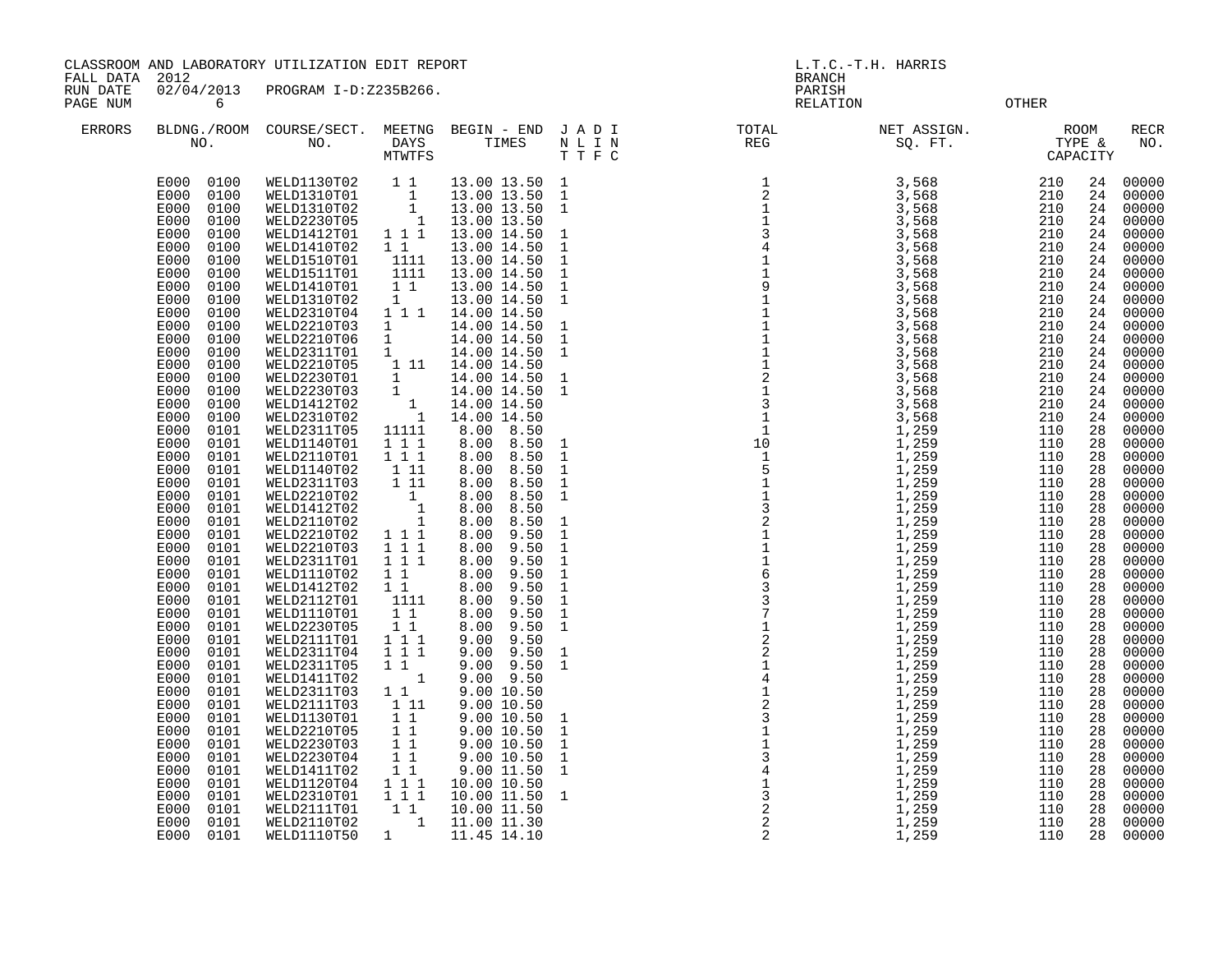CLASSROOM AND LABORATORY UTILIZATION EDIT REPORT AND MONOGROUPS AND L.T.C.-T.H. HARRIS

FALL DATA 2012 BRANCH

RUN DATE 02/04/2013 PROGRAM I-D:Z235B266. PARISH

| PAGE NUM                                                      | 7                                                                                                                                                                                                                                                                                                                                                                                                                                                                                                                                                                                                                                                                                                                                                      |                                                                                                                                                                                                                                                                                                                                                                                                                                                                                                                                                                                                                                                                                                                |                                                                                                                                                                                                                                                                                                                                                                                                                                                                                                                                                                                                                                               |                                                                                                                                                                                                                                                                                                                                                                                                                                                                                                                                                                                                                                                                                                       |                                                                      | <b>RELATION</b>                                                                               |                                                                                                                                                                                                                                                                                                                                                                                                                            | <b>OTHER</b>                                                                                                                                                                                                                                                                                                                                                                                                                                                                                                                                                                                                                                                                                                                                                                                                                                                                                                                                                                                                                                     |  |
|---------------------------------------------------------------|--------------------------------------------------------------------------------------------------------------------------------------------------------------------------------------------------------------------------------------------------------------------------------------------------------------------------------------------------------------------------------------------------------------------------------------------------------------------------------------------------------------------------------------------------------------------------------------------------------------------------------------------------------------------------------------------------------------------------------------------------------|----------------------------------------------------------------------------------------------------------------------------------------------------------------------------------------------------------------------------------------------------------------------------------------------------------------------------------------------------------------------------------------------------------------------------------------------------------------------------------------------------------------------------------------------------------------------------------------------------------------------------------------------------------------------------------------------------------------|-----------------------------------------------------------------------------------------------------------------------------------------------------------------------------------------------------------------------------------------------------------------------------------------------------------------------------------------------------------------------------------------------------------------------------------------------------------------------------------------------------------------------------------------------------------------------------------------------------------------------------------------------|-------------------------------------------------------------------------------------------------------------------------------------------------------------------------------------------------------------------------------------------------------------------------------------------------------------------------------------------------------------------------------------------------------------------------------------------------------------------------------------------------------------------------------------------------------------------------------------------------------------------------------------------------------------------------------------------------------|----------------------------------------------------------------------|-----------------------------------------------------------------------------------------------|----------------------------------------------------------------------------------------------------------------------------------------------------------------------------------------------------------------------------------------------------------------------------------------------------------------------------------------------------------------------------------------------------------------------------|--------------------------------------------------------------------------------------------------------------------------------------------------------------------------------------------------------------------------------------------------------------------------------------------------------------------------------------------------------------------------------------------------------------------------------------------------------------------------------------------------------------------------------------------------------------------------------------------------------------------------------------------------------------------------------------------------------------------------------------------------------------------------------------------------------------------------------------------------------------------------------------------------------------------------------------------------------------------------------------------------------------------------------------------------|--|
| <b>ERRORS</b>                                                 |                                                                                                                                                                                                                                                                                                                                                                                                                                                                                                                                                                                                                                                                                                                                                        |                                                                                                                                                                                                                                                                                                                                                                                                                                                                                                                                                                                                                                                                                                                |                                                                                                                                                                                                                                                                                                                                                                                                                                                                                                                                                                                                                                               |                                                                                                                                                                                                                                                                                                                                                                                                                                                                                                                                                                                                                                                                                                       |                                                                      | BLDNG./ROOM COURSE/SECT. MEETNG BEGIN – END JADI TOTAL TOTAL NI NO. DAYS TIMES NLIN NEG TTE C | TOTAL NET ASSIGN.                                                                                                                                                                                                                                                                                                                                                                                                          | ROOM<br><b>RECR</b><br>SQ. FT.<br>SQ. FT. TYPE & CAPACITY<br>NO.<br>CAPACITY                                                                                                                                                                                                                                                                                                                                                                                                                                                                                                                                                                                                                                                                                                                                                                                                                                                                                                                                                                     |  |
| 4<br>4<br>4<br>4<br>4<br>4<br>4<br>4<br>4<br>4<br>4<br>4<br>4 | E000 0101<br>0101<br>E000<br>E000 0101<br>E000<br>0101<br>E000<br>0101<br>E000<br>0101<br>0101<br>E000<br>0101<br>E000<br>E000<br>0101<br>E000<br>0101<br>0100<br>G000<br>G000<br>0100<br>0100<br>G000<br>0100<br>G000<br>0100<br>G000<br>G000<br>0106<br>G000<br>0106<br>0106<br>G000<br>G000<br>0106<br>G000<br>0106<br>G000<br>0106<br>G000<br>0106<br>G000<br>0106<br>G000<br>0106<br>0106<br>G000<br>0106<br>G000<br>0106<br>G000<br>G000<br>0106<br>G000<br>0106<br>G000<br>0106<br>0106<br>G000<br>0106<br>G000<br>0106<br>G000<br>G000<br>0106<br>0106<br>G000<br>G000<br>0106<br>G000<br>0106<br>0106<br>G000<br>0106<br>G000<br>0106<br>G000<br>0106<br>G000<br>0106<br>G000<br>G000<br>0106<br>0106<br>G000<br>G000<br>0106<br>G000<br>0106 | WELD1210T50<br>WELD1410T50<br>WELD2210T01<br>WELD2230T03<br>WELD1310T01<br>WELD2230T04<br>WELD2111T03<br>WELD2310T01<br>WELD2110T02<br>WELD2311T04<br>HCVO1000T01<br>HCVO1000T01<br>HCVO1010T02<br>HCV01131T01<br>HCVO1010T02<br>MTTC2120T01<br>MTTC2310T01<br>MTTC2230T01<br>MTTC2220T01<br>MTTC2120T01<br>MTTC2210T01<br>MTTC2230T01<br>MTTC2110T01<br>MTTC2220T04<br>MTTC2110T03<br>MTTC2420T01<br>MTTC2420T01<br>MTTC2120T01<br>MTTC2310T02<br>MTTC2331T01<br>MTTC2710T01<br>MTTC2320T02<br>MTTC2331T01<br>MTTC2431T01<br>MTTC2710T01<br>MTTC2230T01<br>MTTC2410T01<br>MTTC2710T02<br>MTTC2320T01<br>MTTC2710T02<br>MTTC2110T02<br>MTTC2110T02<br>MTTC2220T03<br>MTTC2431T01<br>MTTC2210T02<br>MTTC2320T01 | $1\quad1$<br>11<br>1<br>11<br>1<br>11 <sub>1</sub><br>1<br>$\begin{bmatrix} 1\\ 1\\ 1\\ 1\\ \end{bmatrix}$<br>1<br>$1 \quad \blacksquare$<br>11<br>$\overline{1}$<br>1<br>1<br>$\begin{smallmatrix}1\\1\\1\\1\end{smallmatrix}$<br>$\mathbf{1}$<br>$\mathbf{1}$<br>$\overline{1}$<br>$\overline{1}$<br>$1 \quad$<br>1<br>$\begin{smallmatrix}1\\1\\1\\1\end{smallmatrix}$<br>$\begin{smallmatrix}1\\1\\1\\1\end{smallmatrix}$<br>$\mathbf{1}$<br>$\mathbf{1}$<br>$\mathbf{1}$<br>$\mathbf{1}$<br>$\mathbf{1}$<br>$\begin{bmatrix} 1 \\ 1 \\ 1 \\ 1 \\ 1 \\ 1 \end{bmatrix}$<br>111<br>1<br>$1 \quad \blacksquare$<br>1<br>111<br>$\mathbf{1}$ | 11.45 14.10<br>11.45 14.10<br>13.00 13.50<br>13.00 13.50<br>13.00 14.50 1<br>14.00 14.50 1<br>14.00 14.50 1<br>14.00 14.50<br>14.00 14.50<br>14.00 14.50<br>8.00 8.50<br>8.00 9.50<br>8.00 9.50<br>8.00 9.50<br>9.00<br>9.50<br>8.00<br>9.50<br>8.00 9.50<br>8.00 9.50<br>8.00 11.50<br>8.00 11.50<br>8.00 11.50 1<br>8.00 11.50<br>8.00 13.50<br>8.00 13.50<br>8.00 13.50<br>8.00 13.50 1<br>8.00 13.50<br>8.00 14.50<br>8.00 14.50 1<br>8.00 14.50<br>8.00 14.50 1<br>8.00 14.50<br>8.00 14.50 1<br>8.00 14.50<br>8.00 14.50 1<br>8.00 14.50<br>8.00 14.50 1<br>8.00 14.50<br>8.00 14.50<br>8.00 14.50 1<br>$9.00$ $9.50$ 1<br>9.00 10.50<br>9.00 11.50<br>9.00 13.50<br>10.00 10.50<br>10.00 13.50 | $\overline{1}$<br>$\overline{1}$<br>$\overline{1}$<br>$\overline{1}$ |                                                                                               | 1,259<br>1,259<br>1,259<br>1,259<br>1,259<br>1,259<br>1,259<br>1,259<br>1,259<br>1,259<br>1,363<br>1,363<br>1,363<br>1,363<br>1,363<br>3,028<br>3,028<br>3,028<br>3,028<br>3,028<br>3,028<br>3,028<br>3,028<br>3,028<br>3,028<br>3,028<br>3,028<br>3,028<br>3,028<br>3,028<br>3,028<br>3,028<br>3,028<br>3,028<br>3,028<br>3,028<br>3,028<br>3,028<br>3,028<br>3,028<br>3,028<br>3,028<br>3,028<br>3,028<br>3,028<br>3,028 | 00000<br>110<br>28<br>00000<br>110<br>28<br>00000<br>110<br>28<br>110<br>00000<br>28<br>110<br>28<br>00000<br>110<br>28<br>00000<br>00000<br>110<br>28<br>110<br>28<br>00000<br>28<br>00000<br>110<br>110<br>28<br>00000<br>00000<br>110<br>30<br>110<br>00000<br>30<br>00000<br>110<br>30<br>110<br>30<br>00000<br>30<br>00000<br>110<br>210<br>28<br>00000<br>210<br>28<br>00000<br>210<br>28<br>00000<br>210<br>00000<br>28<br>210<br>00000<br>28<br>210<br>28<br>00000<br>210<br>28<br>00000<br>210<br>28<br>00000<br>210<br>28<br>00000<br>210<br>00000<br>28<br>210<br>00000<br>28<br>210<br>28<br>00000<br>210<br>28<br>00000<br>210<br>28<br>00000<br>210<br>28<br>00000<br>210<br>28<br>00000<br>210<br>28<br>00000<br>210<br>28<br>00000<br>210<br>28<br>00000<br>210<br>00000<br>28<br>210<br>28<br>00000<br>210<br>28<br>00000<br>28<br>00000<br>210<br>210<br>28<br>00000<br>210<br>28<br>00000<br>210<br>28<br>00000<br>210<br>28<br>00000<br>210<br>28<br>00000<br>210<br>28<br>00000<br>210<br>28<br>00000<br>210<br>28<br>00000 |  |

G000 0106 MTTC2220T02 1 10.00 14.50 1 3,028 210 28 00000  $G000$   $G106$   $MTTC2310T01$   $1$   $10.00$   $14.50$   $1$   $3$   $3.028$   $210$   $28$  00000<br> $G000$   $G106$   $MTTC2320T02$   $1$   $10.00$   $14.50$   $1$   $3,028$   $210$   $28$  00000 G000 0106 MTTC2320T02 1 10.00 14.50 1 3,028 210 28 00000 G000 0106 MTTC2210T02 11 11.00 11.50 5 3,028 210 28 00000 G000 0106 MTTC2220T03 1 13.00 13.50 4 3,028 210 28 00000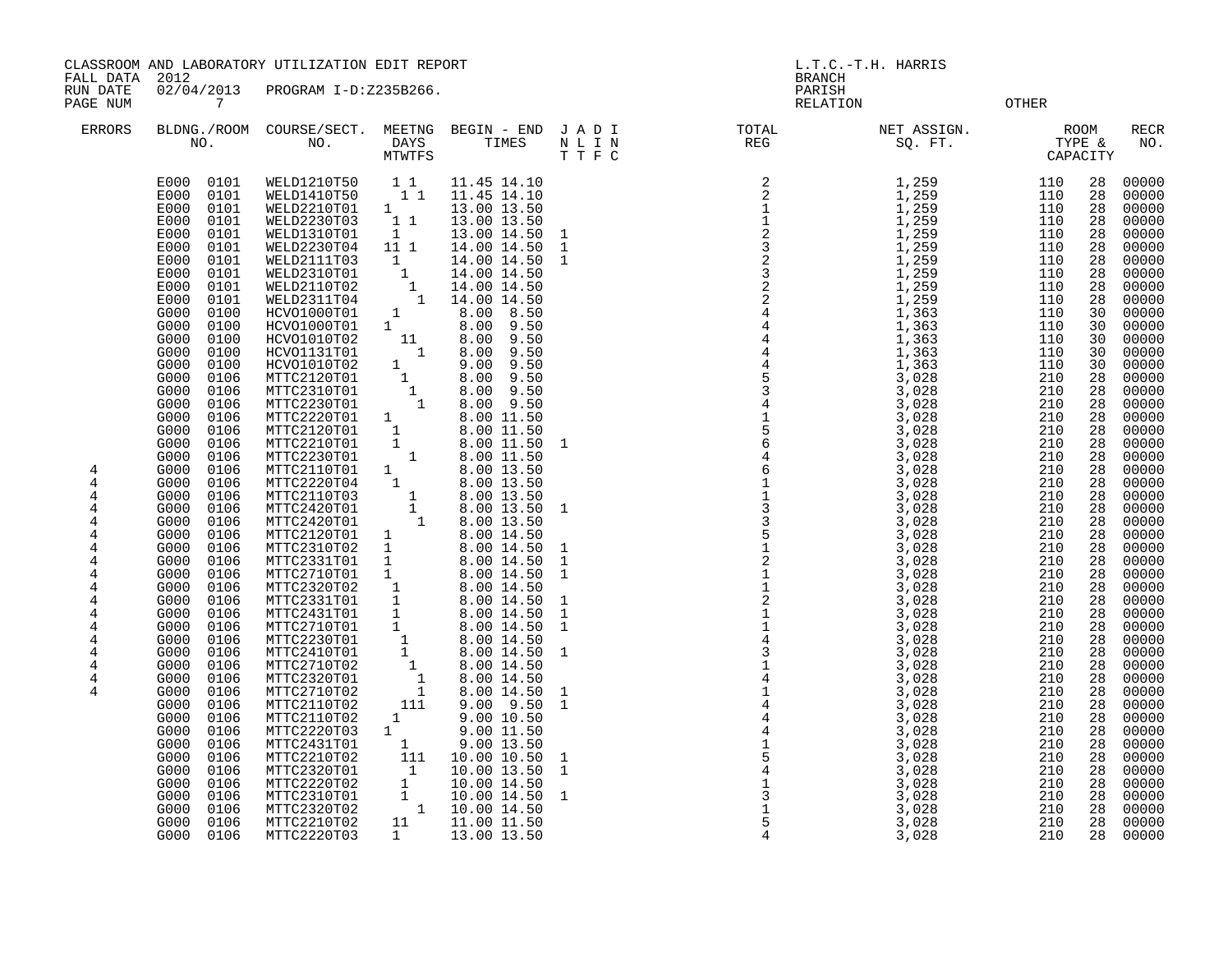FALL DATA 2012 BRANCH RUN DATE 02/04/2013 PROGRAM I-D:Z235B266. PARISH

PAGE NUM 8 RELATION OTHER

ERRORS BLDNG./ROOM COURSE/SECT. MEETNG BEGIN – END J A D I TOTAL AT MET ASSIGN. A ROOM RECR RECR NO. DAYS TIMES N L I N DAYS TIMES NLIN REG SQ.FT. TYPE & NO. PORT TO REG SOLE TO SAPACITY

|                                                                                                                                                                                                                                                                                                                                                                                                                                                                                                                                                                                                                                                                                                                                                                                                                                                                                                                                                                                                                                                                                                                                                                                                                                                                                                                                                                                                                                                                                                                                                                                                                                                                                                                                                                                                                                                                                                                                                                                                                                                                                   | MTWTFS                                                                                                                                                                                                                                                                                                                                                                                                                                                                                                                                                              |                                                                                                                                                                                                                                                                                                                                                                                                                                                                                                                                                                                                                                                                                                                                                                                      | TTFC                                                                                                                                                                                                                                                                                                                                                                                                                                                                                                                                                                                                                                                                                                                                                                    |                                                                                                                                                                                  |                                                                                                                                          | CAPACITY                                                                                                             |                                                                                                                                                                                                                                                                                                                                                                                                                                                                         |
|-----------------------------------------------------------------------------------------------------------------------------------------------------------------------------------------------------------------------------------------------------------------------------------------------------------------------------------------------------------------------------------------------------------------------------------------------------------------------------------------------------------------------------------------------------------------------------------------------------------------------------------------------------------------------------------------------------------------------------------------------------------------------------------------------------------------------------------------------------------------------------------------------------------------------------------------------------------------------------------------------------------------------------------------------------------------------------------------------------------------------------------------------------------------------------------------------------------------------------------------------------------------------------------------------------------------------------------------------------------------------------------------------------------------------------------------------------------------------------------------------------------------------------------------------------------------------------------------------------------------------------------------------------------------------------------------------------------------------------------------------------------------------------------------------------------------------------------------------------------------------------------------------------------------------------------------------------------------------------------------------------------------------------------------------------------------------------------|---------------------------------------------------------------------------------------------------------------------------------------------------------------------------------------------------------------------------------------------------------------------------------------------------------------------------------------------------------------------------------------------------------------------------------------------------------------------------------------------------------------------------------------------------------------------|--------------------------------------------------------------------------------------------------------------------------------------------------------------------------------------------------------------------------------------------------------------------------------------------------------------------------------------------------------------------------------------------------------------------------------------------------------------------------------------------------------------------------------------------------------------------------------------------------------------------------------------------------------------------------------------------------------------------------------------------------------------------------------------|-------------------------------------------------------------------------------------------------------------------------------------------------------------------------------------------------------------------------------------------------------------------------------------------------------------------------------------------------------------------------------------------------------------------------------------------------------------------------------------------------------------------------------------------------------------------------------------------------------------------------------------------------------------------------------------------------------------------------------------------------------------------------|----------------------------------------------------------------------------------------------------------------------------------------------------------------------------------|------------------------------------------------------------------------------------------------------------------------------------------|----------------------------------------------------------------------------------------------------------------------|-------------------------------------------------------------------------------------------------------------------------------------------------------------------------------------------------------------------------------------------------------------------------------------------------------------------------------------------------------------------------------------------------------------------------------------------------------------------------|
| G000<br>0106<br>MTTC2320T01<br>G000<br>0106<br>MTTC2431T01<br>G000<br>0106<br>MTTC2210T03<br>0106<br>MTTC2210T01<br>G000<br><b>ELEC1120T50</b><br>G000<br>0107<br>1<br>$\mathbf{1}$<br>0107<br>ELEC1410T01<br>G000<br>$\mathbf 1$<br>G000<br>0107<br>ELEC1120T01<br>$\mathbf{1}$<br>0107<br>ELEC1220T01<br>G000<br>$\mathbf 1$<br>ELEC1311T01<br>G000<br>0107<br>$1\,$<br>ELEC1430T04<br>G000<br>0107<br>$\mathbf 1$<br>0107<br>ELEC1440T02<br>G000<br>$\mathbf 1$<br>0107<br>ELEC1311T01<br>G000<br>1<br>0107<br>ELEC1430T02<br>$\overline{4}$<br>G000<br>1<br>4<br>ELEC1311T02<br>0107<br>G000<br>4<br>0107<br>ELEC1440T02<br>1<br>G000<br>ELEC1410T01<br>1<br>4<br>G000<br>0107<br>1<br>ELEC1330T02<br>G000<br>0107<br>4<br>1<br>ELEC1440T01<br>4<br>G000<br>0107<br>1<br>4<br>0107<br>ELEC1311T02<br>G000<br>0107<br>ELEC1311T03<br>1<br>4<br>G000<br>ELEC1420T01<br>1<br>4<br>G000<br>0107<br>1<br>ELEC1430T04<br>G000<br>0107<br>$\overline{4}$<br>ELEC1420T02<br>1<br>G000<br>0107<br>1<br>4<br>0107<br>ELEC1430T01<br>G000<br>1<br>4<br>0107<br>ELEC1311T03<br>G000<br>$\mathbf 1$<br>0107<br>ELEC1230T01<br>G000<br>$1\,$<br>ELEC1210T01<br>G000<br>0107<br>$1\,$<br>ELEC2460T01<br>G000<br>0107<br>$1\,$<br>ELEC1440T01<br>G000<br>0107<br>$\mathbf{1}$<br>0107<br>ELEC1430T05<br>G000<br>$\mathbf 1$<br>0107<br>ELEC1230T02<br>G000<br>$\mathbf 1$<br>0107<br>ELEC1311T01<br>G000<br>$\mathbf{1}$<br>ELEC1430T05<br>0107<br>G000<br>$\mathbf 1$<br>ELEC2460T01<br>G000<br>0107<br>$\mathbf{1}$<br>0107<br>ELEC1420T02<br>G000<br>0102<br>NDTT1426H01<br>I000<br>8<br>0102<br>NDTT1450H01<br>I000<br>I000<br>0102<br>NDTT1330H02<br>NDTT1330H01<br>I000<br>0102<br>NDTT1340H01<br>0102<br>I000<br>0105<br>DPET1240H01<br>J000<br>DPET2140H01<br>J000<br>0105<br>0105<br>DPET1210H01<br>J000<br>J000<br>0105<br>DPET1120H01<br>0105<br>DPET1310H01<br>J000<br>0105<br>DPET1310H02<br>J000<br>DPET2210H01<br>0105<br>J000<br>DPET1220H01<br>8<br>J000<br>0105<br>8<br>0105<br>DPET1140H01<br>J000<br>0105<br>DPET1210H01<br>8<br>J000<br>8<br>J000<br>0105<br>DPET1320H01 | 1<br>$\mathbf{1}$<br>1111<br>$\mathbf{1}$<br>11111<br>$\mathbf{1}$<br>11111<br>1 1 1<br>$\mathbf{1}$<br>$\mathbf 1$<br>1<br>$\mathbf{1}$<br>$\mathbf{1}$<br>1<br>1<br>$1\quad1$<br>$\mathbf{1}$<br>$\mathbf{1}$<br>$\mathbf{1}$<br>$\mathbf{1}$<br>1<br>1<br>1<br>$\mathbf{1}$<br>1<br>1 1 1<br>11111<br>$\mathbf{1}$<br>$\mathbf{1}$<br>$\mathbf{1}$<br>111<br>$1\quad1$<br>$\mathbf{1}$<br>1<br>$\mathbf 1$<br>11111<br>11111<br>$1\quad1$<br>11111<br>11111<br>$1\quad1$<br>11111<br>111<br>11111<br>111<br>111<br>11111<br>11111<br>11111<br>$1\quad1$<br>11111 | 13.00 13.50 1<br>13.00 14.50<br>14.00 14.50<br>14.00 14.50<br>9.10<br>7.40<br>8.00<br>8.50<br>8.00<br>9.50<br>$8.00$ $9.50$<br>8.00 10.50<br>8.00 11.50<br>8.00 11.50<br>8.00 12.00<br>8.00 13.50<br>8.00 13.50<br>8.00 13.50<br>8.00 14.50<br>8.00 14.50<br>8.00 14.50<br>8.00 14.50<br>8.00 14.50<br>8.00 14.50<br>$9.00$ $9.50$<br>9.00 14.50<br>9.00 14.50<br>9.00 14.50<br>10.00 11.50<br>10.01 11.50<br>11.00 12.00<br>11.00 14.50<br>11.00 14.50<br>13.00 14.50<br>13.00 14.50<br>13.00 14.50<br>13.00 15.00<br>14.00 14.50<br>8.00 10.30<br>10.50 11.50<br>12.45 14.30<br>13.00 13.50<br>14.00 14.50<br>7.30<br>9.15<br>8.00<br>8.50<br>8.00<br>8.50<br>8.00<br>9.15<br>8.00<br>9.30<br>8.00<br>9.30<br>9.50<br>9.00<br>9.00 11.30<br>9.25 10.40<br>9.25 10.40<br>9.40 10.55 | 4<br>$\begin{array}{c}\n1 \\ 1 \\ 6\n\end{array}$<br>1<br>$\mathbf{1}$<br>$\begin{array}{c}\n4 \\ 1 \\ 7 \\ 2\n\end{array}$<br>$\overline{a}$<br>$\begin{bmatrix} 2 \\ 2 \\ 1 \end{bmatrix}$<br>$\overline{1}$<br>$\begin{array}{c} 2 \\ 1 \\ 2 \end{array}$<br>$\begin{array}{c} 1 \\ 1 \end{array}$<br>$\mathbf 1$<br>$\frac{1}{2}$<br>$\frac{1}{1}$<br>$\frac{2}{6}$<br>$\begin{array}{c} 1 \\ 1 \\ 1 \end{array}$<br>$\begin{array}{c}\n1 \\ 2 \\ 1 \\ 1\n\end{array}$<br>18<br>19<br>$\overline{\mathbf{3}}$<br>15<br>1<br>$\mathbf{1}$<br>$\sqrt{6}$<br>$\mathbf{1}$<br>1<br>5<br>$\mathbf{1}$<br>11<br>$\mathbf{1}$<br>5<br>$\mathbf 1$<br>$\frac{1}{1}$ $\frac{1}{6}$<br>$\mathbf{1}$<br>$\mathbf{1}$<br>$\mathbf{1}$<br>11<br>1<br>5<br>$\mathbf{1}$<br>5<br>1 | 3,028<br>3,028<br>3,028<br>3,028<br>4,491<br>4,491<br>4,491<br>4,491<br>4,491<br>4,950<br>4,950<br>4,950<br>4,950<br>4,950<br>4,950<br>4,950<br>4,950<br>4,950<br>4,950<br>4,950 | 210<br>210<br>210<br>210<br>210<br>210<br>210<br>210<br>210<br>210<br>210<br>210<br>210<br>210<br>210<br>210<br>210<br>210<br>210<br>210 | 28<br>28<br>28<br>28<br>12<br>12<br>12<br>12<br>12<br>20<br>20<br>20<br>20<br>20<br>20<br>20<br>20<br>20<br>20<br>20 | 00000<br>00000<br>00000<br>00000<br>00000<br>00000<br>00000<br>00000<br>00000<br>00000<br>00000<br>00000<br>00000<br>00000<br>00000<br>00000<br>00000<br>00000<br>00000<br>00000<br>00000<br>00000<br>00000<br>00000<br>00000<br>00000<br>00000<br>00000<br>00000<br>00000<br>00000<br>00000<br>00000<br>00000<br>00000<br>00000<br>00000<br>00000<br>00000<br>00000<br>00000<br>00000<br>00000<br>00000<br>00000<br>00000<br>00000<br>00000<br>00000<br>00000<br>00000 |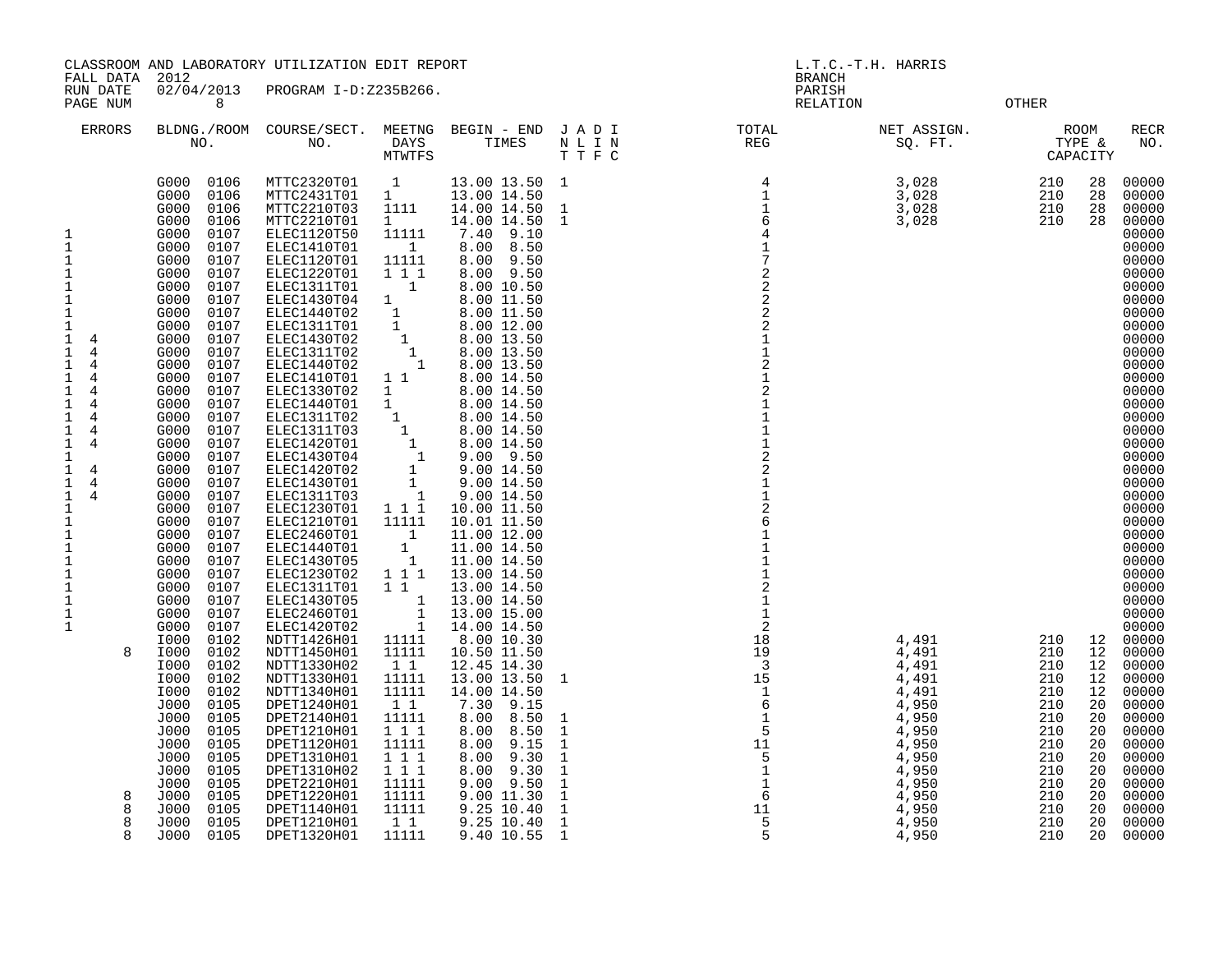|   | CLASSROOM AND LABORATORY UTILIZATION EDIT REPORT<br>2012<br>FALL DATA<br>02/04/2013<br>PROGRAM I-D:Z235B266.<br>RUN DATE |      |                    |                     |                          | L.T.C.-T.H. HARRIS<br><b>BRANCH</b><br>PARISH<br>RELATION |                      |                          |                        |       |                            |                    |
|---|--------------------------------------------------------------------------------------------------------------------------|------|--------------------|---------------------|--------------------------|-----------------------------------------------------------|----------------------|--------------------------|------------------------|-------|----------------------------|--------------------|
|   | PAGE NUM                                                                                                                 |      | 9                  |                     |                          |                                                           |                      |                          |                        | OTHER |                            |                    |
|   | ERRORS                                                                                                                   |      | BLDNG./ROOM<br>NO. | COURSE/SECT.<br>NO. | MEETNG<br>DAYS<br>MTWTFS | BEGIN - END<br>TIMES                                      | JADI<br>NLIN<br>TTFC | TOTAL<br>REG             | NET ASSIGN.<br>SQ. FT. |       | ROOM<br>TYPE &<br>CAPACITY | <b>RECR</b><br>NO. |
|   | 8                                                                                                                        | J000 | 0105               | DPET1320H02         | 11111                    | 9.40 10.55 1                                              |                      |                          | 4,950                  | 210   | 20                         | 00000              |
|   |                                                                                                                          | J000 | 0105               | DPET2240H01         | 11111                    | 10.00 11.15                                               |                      |                          | 4,950                  | 210   | 20                         | 00000              |
|   |                                                                                                                          | J000 | 0105               | DPET1141H01         | 11111                    | 10.50 12.05                                               |                      |                          | 4,950                  | 210   | 20                         | 00000              |
|   |                                                                                                                          | J000 | 0105               | DPET1330H01         | 11111                    | 11.05 12.00                                               |                      |                          | 4,950                  | 210   | 20                         | 00000              |
|   |                                                                                                                          | J000 | 0105               | DPET1330H02         | 11111                    | 11.05 12.00                                               |                      |                          | 4,950                  | 210   | 20                         | 00000              |
|   |                                                                                                                          | J000 | 0105               | DPET2995H01         | 1 1                      | 11.45 14.55                                               |                      | $\frac{1}{2}$<br>11<br>2 | 4,950                  | 210   | 20                         | 00000              |
|   |                                                                                                                          | J000 | 0105               | DPET2220H01         | 1 1                      | 12.15 13.30                                               |                      |                          | 4,950                  | 210   | 20                         | 00000              |
|   |                                                                                                                          | J000 | 0105               | DPET1150H01         | $1\quad1$                | 12.15 14.55                                               |                      |                          | 4,950                  | 210   | 20                         | 00000              |
|   |                                                                                                                          | J000 | 0105               | DPET2220H01         | 1 1 1                    | 12.30 13.20                                               |                      |                          | 4,950                  | 210   | 20                         | 00000              |
|   |                                                                                                                          | J000 | 0105               | DPET2110H01         | 1 1 1                    | 12.30 14.00                                               |                      |                          | 4,950                  | 210   | 20                         | 00000              |
|   |                                                                                                                          | J000 | 0105               | DPET1231H01         | 1 1 1                    | 13.00 14.30                                               |                      |                          | 4,950                  | 210   | 20                         | 00000              |
|   |                                                                                                                          | J000 | 0105               | DPET2130H01         | 11111                    | 13.00 14.50                                               |                      |                          | 4,950                  | 210   | 20                         | 00000              |
|   |                                                                                                                          | J000 | 0105               | DPET1130H01         | 1111                     | 13.00 14.50                                               |                      |                          | 4,950                  | 210   | 20                         | 00000              |
|   |                                                                                                                          | J000 | 0105               | DPET2991H01         | $1\quad1$                | 13.45 14.35                                               |                      |                          | 4,950                  | 210   | 20                         | 00000              |
|   | 8                                                                                                                        | J000 | 0106               | NDTT1311H01         | 1 1 1                    | 12.45 14.25                                               |                      | 26                       | 47                     | 215   |                            | 00000              |
| 1 |                                                                                                                          | J000 | 0111               | NDTT1210H01         | 1 1 1                    | $8.00$ $9.40$                                             |                      | 25                       |                        |       |                            | 00000              |
|   |                                                                                                                          | J000 | 0111               | NDTT1230H01         | 11                       | 8.00 14.00                                                |                      | 25                       |                        |       |                            | 00000              |
|   |                                                                                                                          | J000 | 0111               | NDTT1220H01         | 1 1 1                    | 10.00 11.40                                               |                      | 27                       |                        |       |                            | 00000              |
|   |                                                                                                                          | L000 | 0104               | CARP1110T51         | 1 1 1                    | $8.00$ 9.36                                               |                      |                          |                        |       |                            | 00000              |
|   |                                                                                                                          | L000 | 0104               | CARP1120T51         | $1\quad1$                | $8.00 \quad 9.36$                                         |                      |                          |                        |       |                            | 00000              |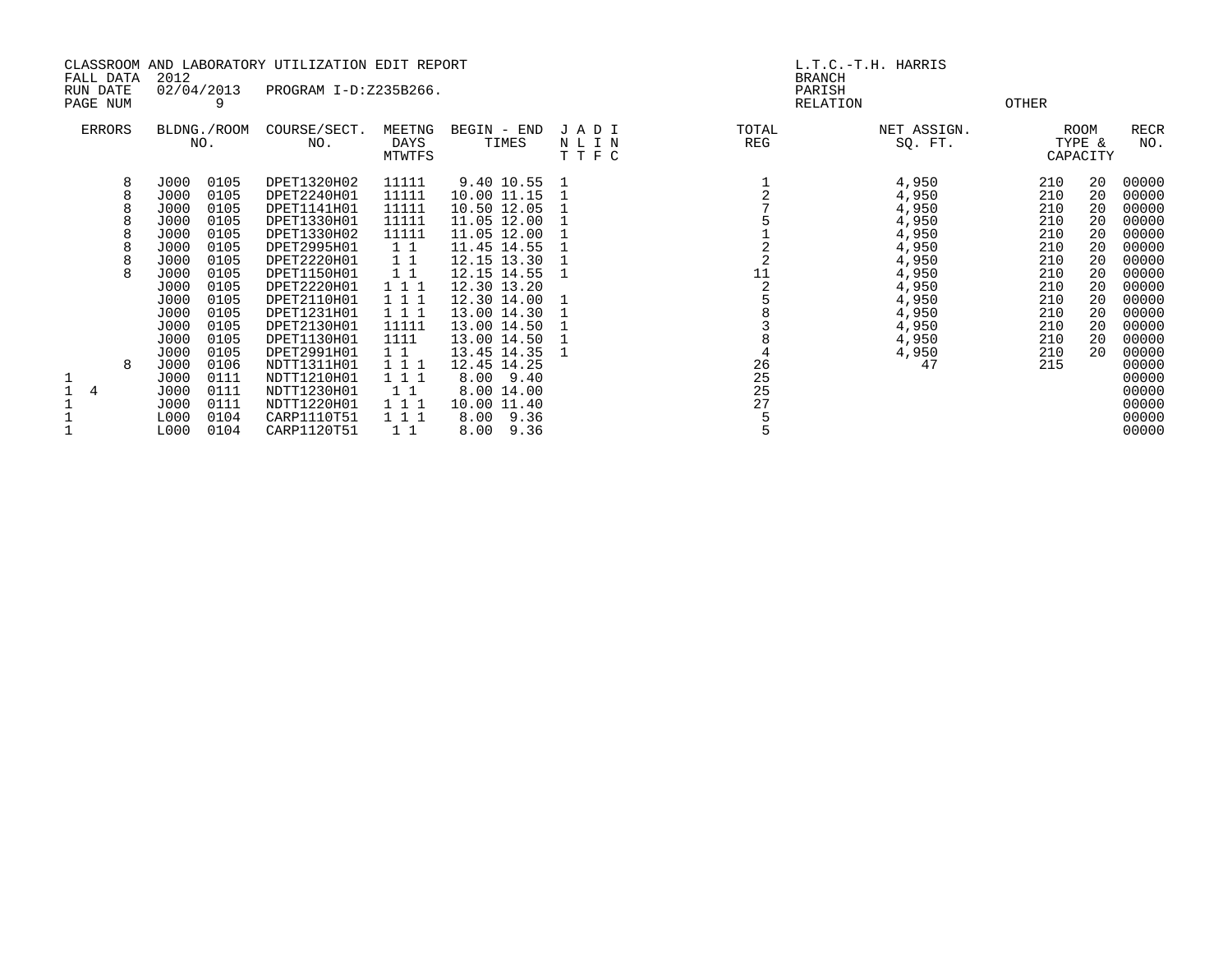# E R R O R P A G E L.T.C.-T.H. HARRIS

| ERROR 1 - CLASS AND LABORATORY UTILIZATION FILE DOES NOT MATCH WITH BLDGS AND ROOMS FILE.<br>THE ROOM, BUILDING, AND CLASS FILES MUST ALL MATCH. IF THE ROOM NUMBER ON THE UTILIZATION IS CORRECT,<br>THE ROOM SHOULD TO BE ADDED TO THE ROOM FILE. | 100               |
|-----------------------------------------------------------------------------------------------------------------------------------------------------------------------------------------------------------------------------------------------------|-------------------|
| ERROR 2 - THERE SHOULD BE AT LEAST ONE ENTRY IN THE DAYS-OF-WEEK-COURSE-MEETS FIELD.                                                                                                                                                                |                   |
| ERROR 3 - BEGIN-END-TIME FIELDS MUST BE BETWEEN 06.00 AND 23.00                                                                                                                                                                                     |                   |
| 4 - WARNING - CLASS TIME EXCEEDS 5 HOURS.<br>ERROR                                                                                                                                                                                                  | 33                |
| 5 - ROOM TYPE INVALID FOR TEACHING CLASS, CLASSES CANNOT BE SCHEDULED IN ROOMS DESIGNATED AS CIRCULATION,<br>ERROR<br>CUSTODIAL OR MECHANICAL.                                                                                                      |                   |
| ERROR 7 - THE TOTAL REGISTRANTS FIELD MUST NOT BE BLANK OR ZEROS                                                                                                                                                                                    |                   |
| 8 - WARNING - EXCEEDS THE CAPACITY OF THE ROOM BY 50% (IF THIS IS A JOINT CLASS ITS REGISTRANTS ARE INCLUDED).<br>ERROR<br>PLEASE CHECK THE CAPACITY OF THE ROOM AS IT APPEARS ON THE ROOM FILE.                                                    | 25                |
| ERROR 9 - UNLESS THERE IS A JOINT CLASS, ALTERNATE WEEKS OR INCONSISTENT MEETING TIMES, THERE SHOULD BE NO DUPLICATES.                                                                                                                              |                   |
| TOTAL ERRORS (INCLUDING WARNINGS)                                                                                                                                                                                                                   | 159               |
| TOTAL NUMBER OF RECORDS READ<br>TOTAL NUMBER OF RECORDS ACCEPTED FOR SPACE UTILIZATION COMPUTATION<br>NUMBER OF JOINT-CLASS RECORDS                                                                                                                 | 428<br>328<br>189 |

NUMBER OF ALTERATE WEEKS RECORDS

NUMBER OF DIFFERENT TIMES RECORDS

NUMBER OF INCONSISTENT RECORDS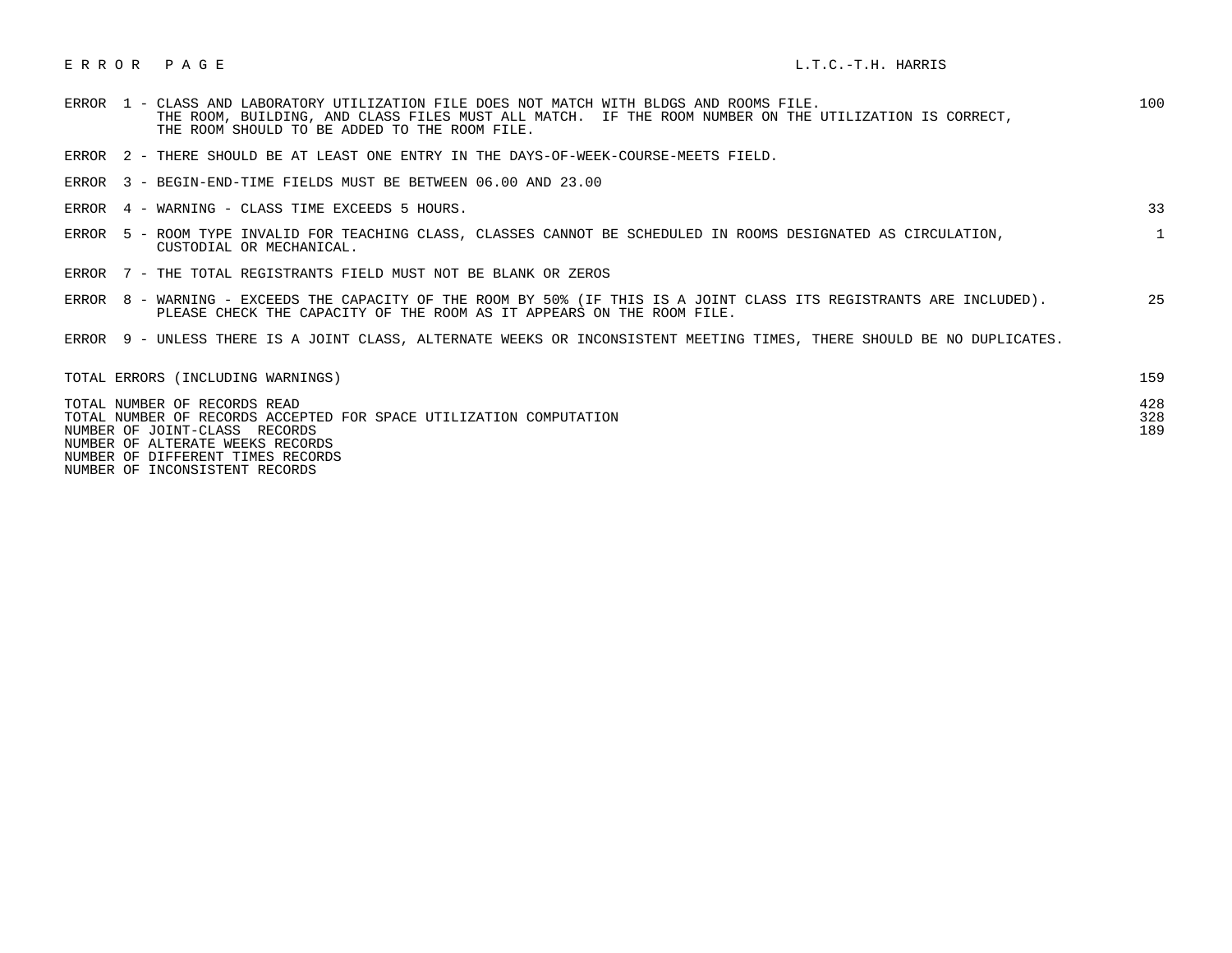|                                                                                      | DAY USE         | NIGHT USE       | TOTAL           |  |
|--------------------------------------------------------------------------------------|-----------------|-----------------|-----------------|--|
|                                                                                      | $(0600 - 1700)$ | (1700-2300)     | $(0600 - 2300)$ |  |
| *CLASSROOM FACILITIES                                                                |                 |                 |                 |  |
| TOTAL NUMBER OF ROOMS                                                                |                 |                 | 26              |  |
| TOTAL NUMBER OF STATIONS (CAPACITY)                                                  |                 |                 | 996             |  |
| WEEKLY STUDENT CONTACT HOURS                                                         | 2233            |                 | 2233            |  |
| WEEKLY TOTAL OF ROOMS AVAILABLE - COUNTED IN HALF HOUR INCREMENTS                    | 2340            | 1300            | 3640            |  |
| WEEKLY TOTAL OF ROOMS IN USE - COUNTED IN HALF HOUR INCREMENTS                       | 1343            |                 | 1343            |  |
| WEEKLY TOTAL OF STUDENT STATIONS AVAILABLE - COUNTED IN HALF HOUR INCREMENTS         | 89640           | 49800           | 139440          |  |
| WEEKLY TOTAL OF STATIONS AVAILABLE IN ROOMS IN USE - COUNTED IN HALF HOUR INCREMENTS | 49367           |                 | 49367           |  |
| WEEKLY TOTAL OF STATIONS IN USE - COUNTED IN HALF HOUR INCREMENTS                    | 4467            |                 | 4467            |  |
| PERCENT OF ROOMS IN USE TO ROOMS AVAILABLE                                           | 57.4            | $\cdot$ 0       | 36.9            |  |
| PERCENT OF STATIONS IN USE TO STATIONS AVAILABLE                                     | 5.0             | $\cdot$ 0       | 3.2             |  |
| PERCENT OF STATIONS IN USE TO STATIONS AVAILABLE IN OCCUPIED ROOMS                   | 9.0             | $\cdot$ 0       | 9.0             |  |
|                                                                                      |                 |                 |                 |  |
|                                                                                      | DAY USE         | NIGHT USE       | TOTAL           |  |
|                                                                                      | $(0600 - 1700)$ | $(1700 - 2300)$ | $(0600 - 2300)$ |  |
| <b>CLASSROOM</b>                                                                     |                 |                 |                 |  |
| TOTAL NUMBER OF ROOMS                                                                |                 |                 | 26              |  |
| TOTAL NUMBER OF STATIONS (CAPACITY)                                                  |                 |                 | 996             |  |
| WEEKLY STUDENT CONTACT HOURS                                                         | 2233            |                 | 2233            |  |
| WEEKLY TOTAL OF ROOMS AVAILABLE - COUNTED IN HALF HOUR INCREMENTS                    | 2340            | 1300            | 3640            |  |
| WEEKLY TOTAL OF ROOMS IN USE - COUNTED IN HALF HOUR INCREMENTS                       | 1343            |                 | 1343            |  |
| WEEKLY TOTAL OF STUDENT STATIONS AVAILABLE - COUNTED IN HALF HOUR INCREMENTS         | 89640           | 49800           | 139440          |  |
| WEEKLY TOTAL OF STATIONS AVAILABLE IN ROOMS IN USE - COUNTED IN HALF HOUR INCREMENTS | 49367           |                 | 49367           |  |
| WEEKLY TOTAL OF STATIONS IN USE - COUNTED IN HALF HOUR INCREMENTS                    | 4467            |                 | 4467            |  |
| PERCENT OF ROOMS IN USE TO ROOMS AVAILABLE                                           | 57.4            | $\cdot$ 0       | 36.9            |  |
| PERCENT OF STATIONS IN USE TO STATIONS AVAILABLE                                     | 5.0             | $\cdot$ 0       | 3.2             |  |
| PERCENT OF STATIONS IN USE TO STATIONS AVAILABLE IN OCCUPIED ROOMS                   | 9.0             | $\cdot$ 0       | 9.0             |  |